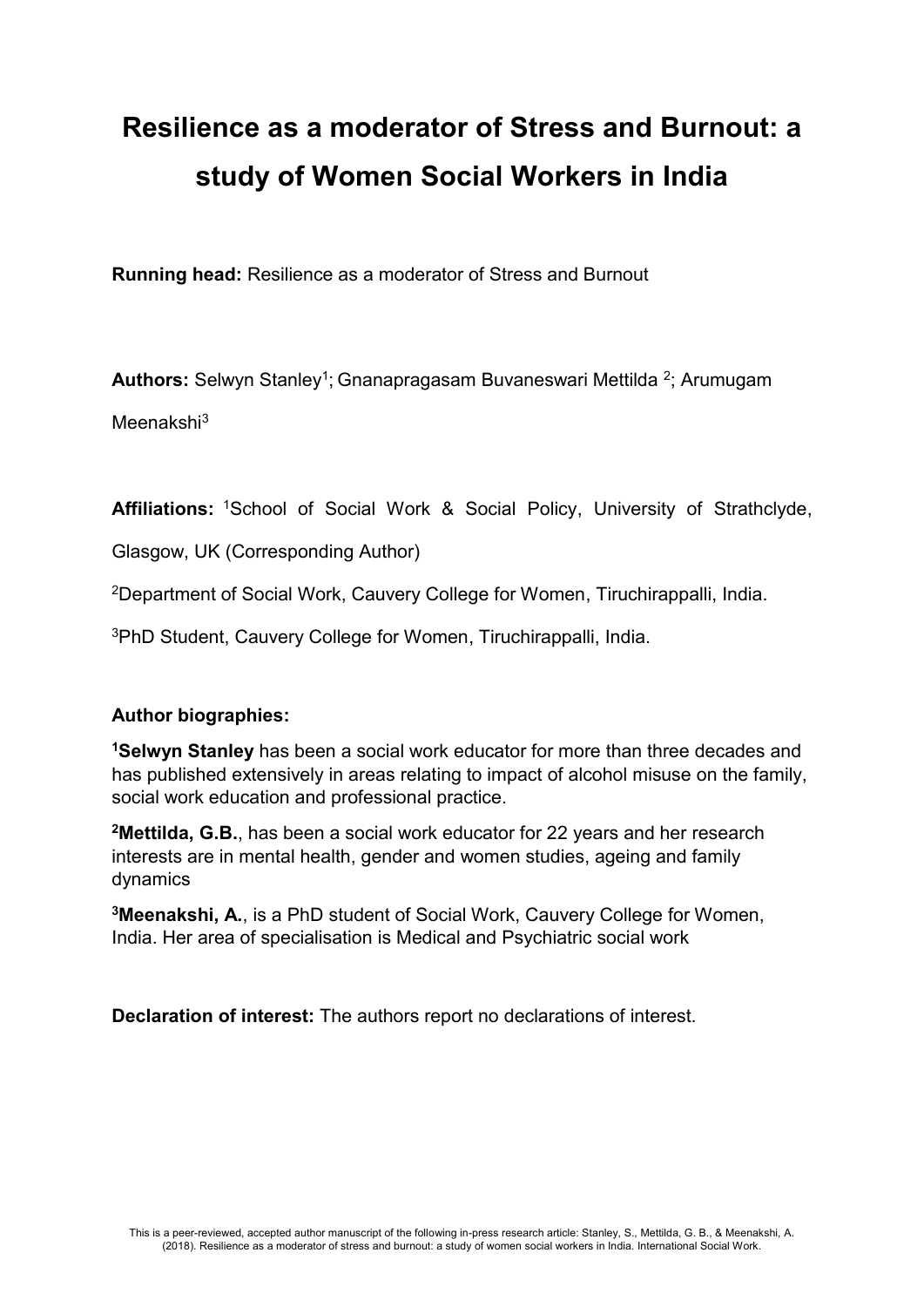# **Resilience as a moderator of Stress and Burnout: a study of Women Social Workers in India**

# **Abstract**

It is well acknowledged that social workers encounter a considerable amount of work stress. Besides dealing with service users in complex life situations, social workers in India work in a context characterised by organisational constraints, poor pay scales and larger issues relating to the lack of recognition and ambivalence relating to its status as a profession. This quantitative study explored issues such as the experience of stress, resilience and the professional quality of life in women social workers in Tiruchirappalli, South India by administering standardised instruments. Implications for intervention have been discussed in the light of the findings.

**Keywords**: Stress, Resilience, Compassion satisfaction, Burnout, Social Workers, India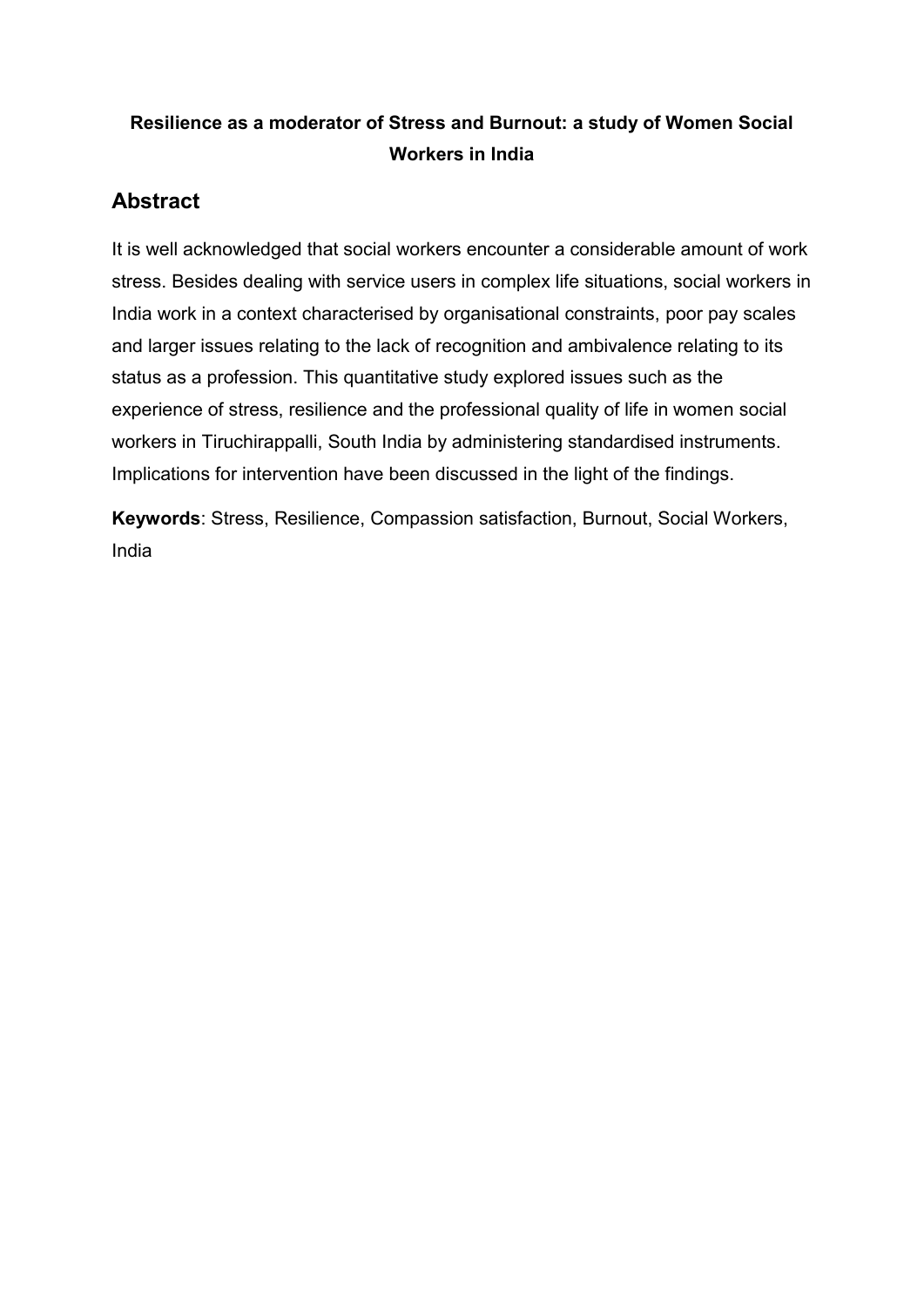## **Introduction**

Social work is a high-stress profession that involves working with people who face complex and challenging life situations. There has been a considerable amount of literature on stress and burnout experienced by social work practitioners, mostly generated in Western countries. Depression, burnout, and higher levels of sickness have been attributed to the high levels of stress reported in social workers (Schraer, 2015; Willems, 2014). Research on stress and burnout in social work has broadly followed three strands of investigation; exploration of the influence of organisational factors, practitioner characteristics and client attributes. Some organisational factors that influence stress have been identified as low organisational support, limited resources and poor IT systems (Beer, 2016). Poor pay, elevated caseloads and the blame culture have been associated with retention issues in social workers (McGregor, 2014). The interaction between high work demands, low levels of control and poor managerial support have been related to social worker stress (Ravalier, 2018) and the combination of high work pressures, lack of control over decision making and resources are detrimental to their job satisfaction (Wilberforce et al., 2014). Poor retention rates and/or burnout in social workers have also been related to the extent to which they can exercise professional discretion and the amount of administrative functions that they undertake (Moriarty, Baginsky and Manthorpe, 2015). Many social workers feel that the negative aspects of the job hinder their ability to effectively perform their work, causing burnout (Morazes et al., 2010). Practitioner attributes such as self-esteem, internal locus of control, general selfefficacy, extraversion, conscientiousness, agreeableness, hardiness and emotional stability have been negatively associated with emotional exhaustion and depersonalization in social workers (Alarcon, Eschelman and Bowling, 2009). Working with clients often exposes the social worker to role conflict in terms of client advocacy on the one hand and meeting agency needs on the other (Lloyd, King and Chenoweth, 2002). Having a large number of clients with post-traumatic stress disorder (PTSD), trauma issues or those considered as being 'high risk' has been associated with increased burnout rates (Craig and Sprang, 2010; Dillenburger and Myers, 2011). The degree of the client's disability has been statistically significantly related to burnout scores (GrayStanley and Muramatsu, 2011). Many of these observations made in the Western literature are universal in nature; faced by social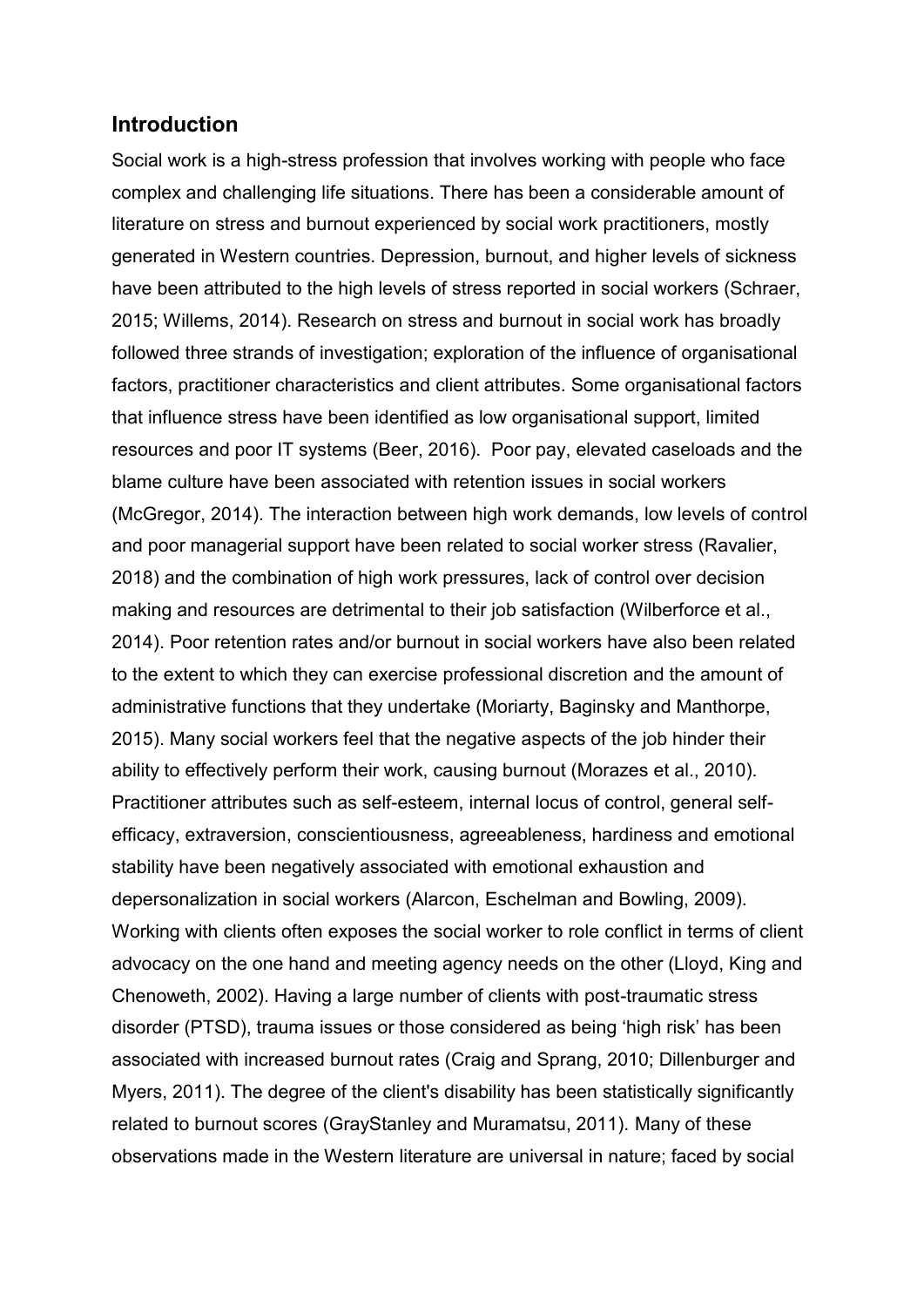workers the world over and hold true in the Indian context as well. However, the nature of social work practice in India can be differentiated from that in the West owing to several contextual factors that are unique to the country.

Social work in India does not enjoy the kind of professional standing that it does in the Western world and has not been formally recognised as a profession (Siddiqui, 2001). There is a contention that social work is only a 'semi-profession' as it lacks awareness and recognition from major stakeholders including the Government (Nair, 2015). This is largely because it is not underpinned by legislative sanction and there is no apex regulatory body that maintains professional quality and standards, accredits training institutions or licenses practitioners (Chandran, 2017). The title of 'social worker' itself is not protected and consequently is used rather loosely, often by those with no formal qualifying training (Weiss-gal and Welbourne, 2008). The bulk of practice happens in the third sector in a variety of settings that include mental health, women and child welfare, working with the elderly and community development projects in villages and slums (Stanley, 2006). The majority of social workers find employment in local, national or international nongovernmental organisations (NGOs). Work conditions frequently tend to be arbitrary and ill-defined. Pay scales are low and one's employment tenure often depends on the whims of the employer. Working hours are determined by tasks and activities rather than fixed predetermined daily hours. The job profile is often not clearly specified, and the social worker may be expected to perform other tasks that are strictly not within one's professional repertoire (Stanley and Mettilda, 2015). Work is often dictated by a paucity of resources and relatively less autonomy in decision making. It must be emphasised that while this is not the situation in *all* agencies, this tends to be the predominant scenario in practice. Despite these working conditions, social workers perform their roles and functions admirably and take pride in the contribution that they make in improving the life of the people and communities that they serve.

The Indian literature on issues such as stress, anxiety, resilience, coping and burnout in social work practitioners is rather scant and this study seeks to investigate the complex relationship among these variables. We were primarily interested in studying the nature of professional quality of life experienced by women social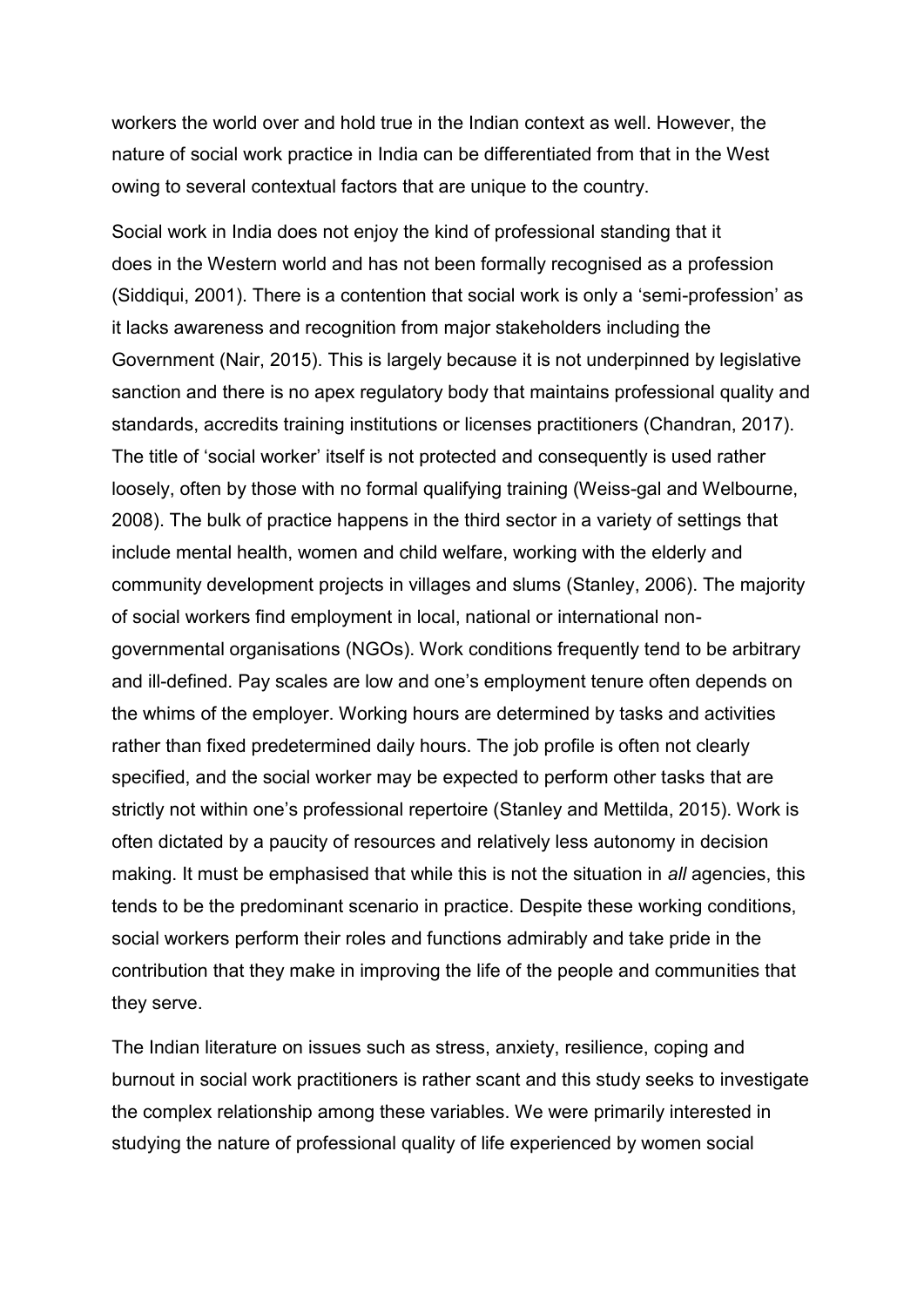workers and to understand the manifestation of stress-related outcomes such as compassion fatigue and satisfaction in them.

# **Review of Literature**

Professional quality of life as conceptualised by Stamm (2005), refers to the quality one feels in relation to one's work as a helper and incorporates both positive (*Compassion Satisfaction*) and negative (*Compassion Fatigue*) aspects. Compassion satisfaction has been explained as the pleasure derived from being effective in the helping profession (Stamm, 2005). It encompasses the pleasure and gratitude that develops from the process of caregiving (Simon et al., 2006). Social workers experience a sense of fulfilment and satisfaction when they perceive a positive change in the people that they work with and this enhances their motivation to perform well and to continue in the profession (Jones, 2005). It has also been suggested that compared to other occupational groups, social workers can become over-committed to their jobs and may experience higher levels of conflict in terms of maintaining work-life balance (Kinman, McMurray and Williams, 2014). Compassion fatigue is a related fallout of the stress of working with people encountered by helping professionals. It refers to the negative consequences of working with traumatized clients and vicariously experiencing the effects of their life trauma (Harr and Moore, 2011). Compassion fatigue has been variously characterized as vicarious trauma, secondary trauma syndrome, posttraumatic stress syndrome and as a variant of burnout (Craig and Sprang 2010, Yoder, 2010). Stamm (2010) considers it to comprise of two components; the first concerns aspects such as exhaustion, frustration, anger and depression that are typical of burnout and the second being Secondary Traumatic Stress, which is a negative feeling driven by fear and work‐related trauma.

Compassion fatigue can diminish empathic abilities and generate disinterest with the caregiving process (Adams, Boscarino and Figley, 2006). Exhaustion and reduced work efficiency have been reported in social workers experiencing compassion fatigue (Figley, 2002). Higher personal distress is associated with lower compassion satisfaction and higher compassion fatigue and burnout in clinical social workers (Thomas, 2013). Burnout has been conceptualised as a psychosocial syndrome that involves feelings of emotional exhaustion, depersonalization and diminished personal accomplishment at work (Montero-Marin et al., 2009). The intense stress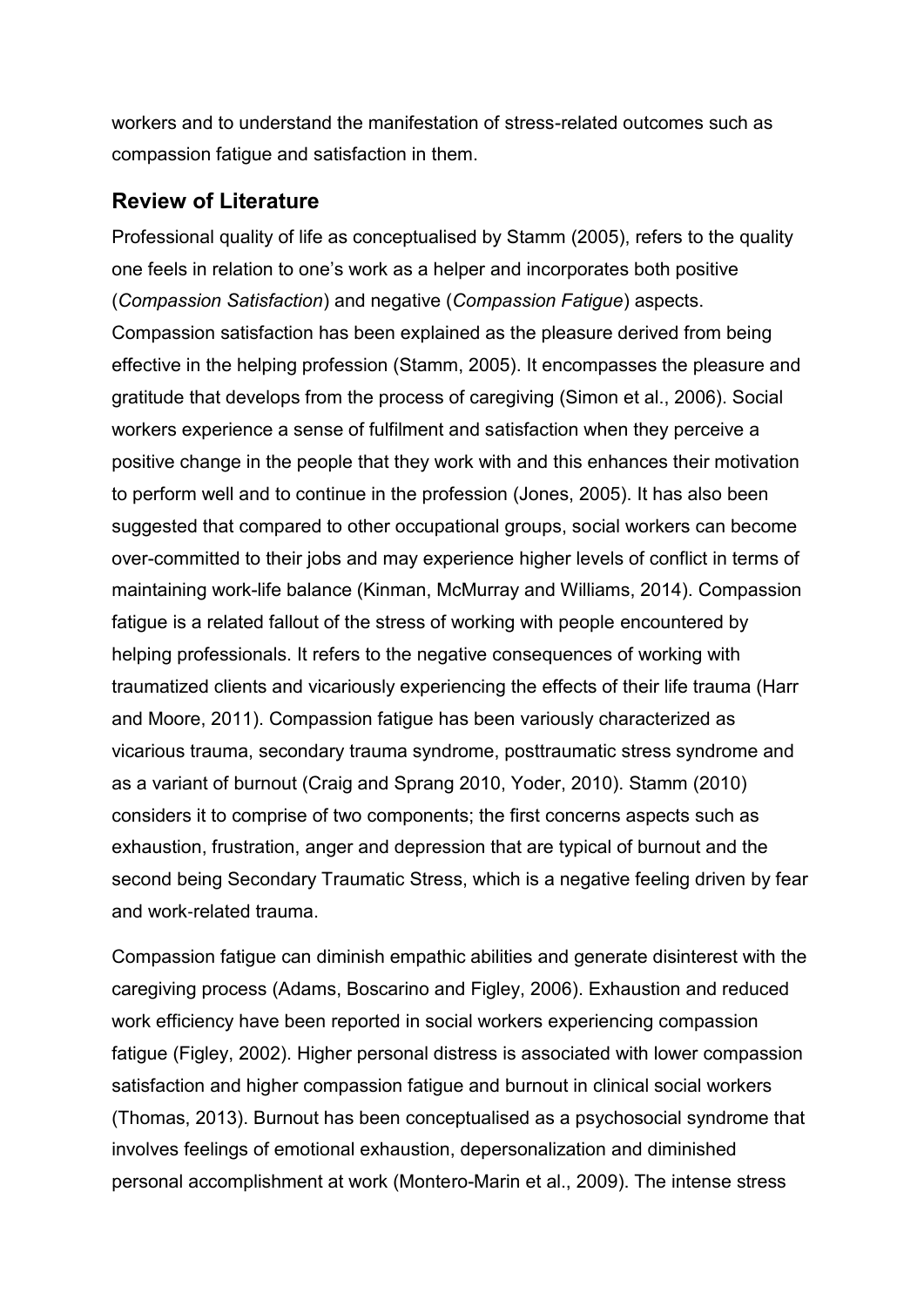experienced in practice has been reported to contribute to high rates of burnout in social workers (Kim and Stoner, 2008). The literature suggests that social workers' burnout can heighten psychological distress, such as depression (Evans et al., 2006; Stanley, Manthorpe, and White, 2007) and to deterioration in physical health (Kim, Ji and Kao, 2011). It is also associated with the increased likelihood of turnover intention (Kim and Stoner, 2008), absenteeism and poor retention rates in social workers (De Croon et al., 2004; Kinman and Grant, 2011).

These issues bring to the fore the importance of coping and resilience in social workers in dealing with stress, compassion fatigue and burnout experienced in work situations. Coping is viewed as a multidimensional construct that represents the behavioural and cognitive mechanisms used to manage the ongoing internal and external demands of a stressful episode and involves self-regulation (Lazarus and Folkman, 1984). The transactional stress model (Lazarus and Folkman, 1984) postulates that coping efforts may be directed towards dealing with the problem (problem-focused coping) or with its emotional accompaniments (emotion-focused coping). This model was expanded by Carver, Scheier and Weintraub (1989) to incorporate avoidance coping which is the tendency to avoid the problem as well as its emotional outcomes and is hence considered dysfunctional in nature.

Resilience is another concept frequently mentioned in the context of both stress and coping. It refers to the capacity of an individual to maintain stable functioning and to adapt in the face of significant adversity (Fletcher and Sarkar, 2013; Garcı´a-Secades, et al., 2016). It is a complex and multi-faceted construct that refers to a person's capacity to handle environmental difficulties, demands and high pressure without experiencing negative effects (Kinman and Grant, 2011). People with higher resilience adapt more successfully to stressful events than do those with lower resilience (Luthar, 2006). Resilient people are considered to possess characteristics that include hardiness, sense of control, emotional intelligence, optimism, hope, selfefficacy, persistence and an ability to appraise 'problems' as challenges (Collins, 2015; Grant and Kinman 2014). High levels of stress from work-related uncertainty and low levels of resilience were strongly correlated with depression and burnout in a sample of paediatric residents (Simpkin et al., 2018). The importance of emotional resilience for social workers in enabling them to manage the challenges of their role has been widely acknowledged (Laming, 2009; Munro, 2011). As an attribute, it may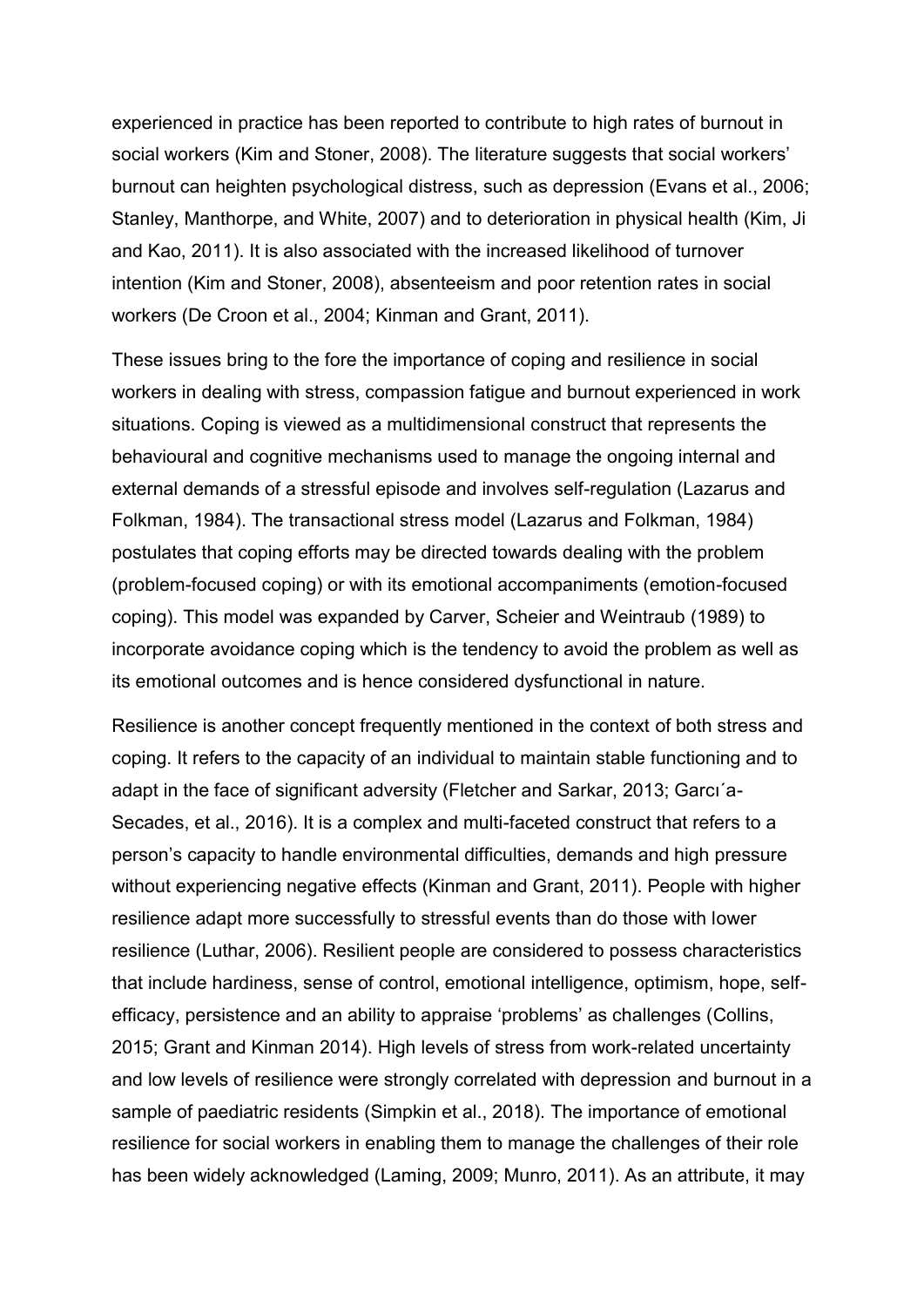enhance positive adaptation to stressful situations that are encountered by social workers (Collins, 2008; Howe, 2008). According to the meta-model for stress, emotions and performance (Fletcher and Fletcher, 2005; Fletcher and Scott, 2010), stressors originate in an individual's environment and its effects are mediated by the processes of perception, appraisal and coping, and then consequently manifest in positive or negative responses, feeling states, and outcomes. According to this model, resilience influences the process of stress at different levels, including evaluation of stressors, metacognition in response to emotions and the selection of coping strategies (Fletcher and Sarkar, 2013). The concept of resilience has not been without criticism because of its predominant focus on the individual worker without due consideration of the structural, political, policy and organisational context which influence its manifestation (Collins, 2017).

It is evident from the review that concepts such as stress, resilience, coping, burnout and compassion fatigue are interdependent and share a complex relationship. Burnout is an important consequence of work-related stress and resilience is a crucial factor that enables people to deal more competently with stress and enhances their coping. A recent investigation posits that the degree of change in resilience predicts the magnitude of reduction in stress (Smith et al., 2018). This study primarily seeks to ascertain if resilience moderates the effect of stress in terms of adverse outcomes such as burnout in women social workers.

## **Method**

#### **Research Design**

This study is cross-sectional in nature and survey methodology was used for data collection. A descriptive design that includes elements of a comparative nature to enable comparisons among different categories of respondents has also been incorporated. The analytical methodology followed is predominantly correlational.

#### **Measures**

(1) Questionnaire to collect socio-demographic data and work-related information.

(2) Anxiety and stress subscales of the Depression, Anxiety and Stress scales (DASS 21) by Lovibond and Lovibond (1995) were administered to the respondents. They were required to rate each item on a scale from 0 to 3 based on whether the statement applied to them or not. High scores reflect higher levels of stress and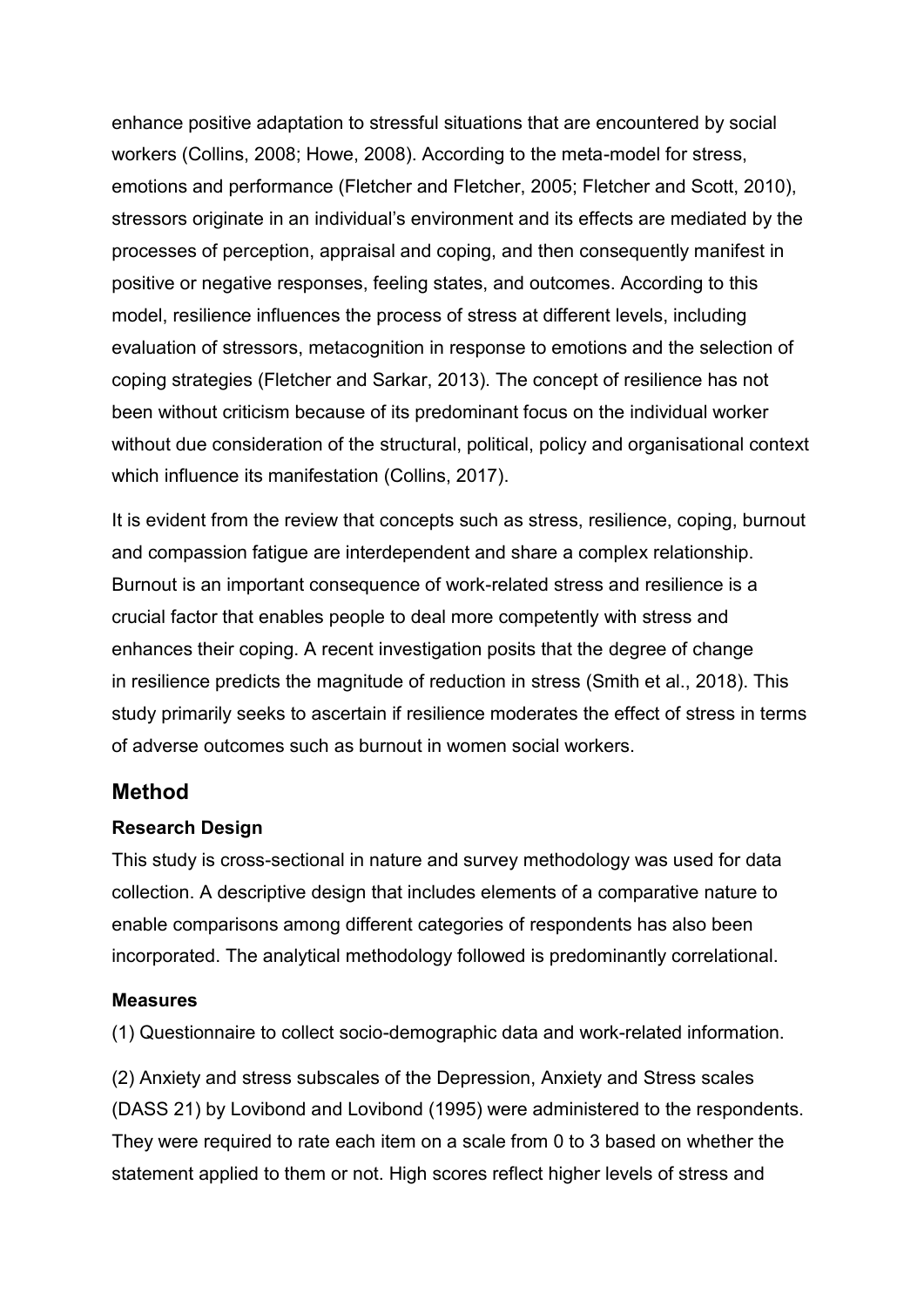anxiety. Sample items for the stress scale included items such as 'I found myself getting agitated' and 'I found it difficult to relax'. The Cronbach's alpha reliability coefficient for this scale was computed to be .88 which is considered to be good (George and Mallery, 2003).

(3) The Connor and Davidson (2003) Resilience scale (CD-RISC) comprises of 25 items, each rated on a 5-point scale (0–4). It measures five factors of resilience to do with the notion of personal competence, high standards, and tenacity (Factor 1), tolerance of negative affect (Factor 2), the positive acceptance of change (Factor 3), and secure relationships, control (Factor 4) and spiritual influences (Factor 5). A cumulative resilience score can also be computed with higher scores reflecting greater resilience and can range from 0 to 100. It included items such as 'I am able to bounce back after illness or hardship'; 'I am not easily discouraged by failure'. The Cronbach's alpha in this study was calculated to be .94 and is considered as being 'excellent' (George and Mallery, 2003).

(4) The Professional Quality of Life Scale (ProQOL; Stamm, 2009) is a 30-item scale which measures the positive and negative effects experienced by those who choose to help others experiencing suffering and trauma. It is made up of three subscales: compassion satisfaction, secondary traumatic stress (STS) and burnout. The last two sub-components together make up the dimension of compassion fatigue The ProQOL asks respondents to rate how frequently they experienced certain feelings in relation to their work with clients in the last 30 days. Sample items included statements such as: 'I feel invigorated after working with those I help'; 'I feel depressed because of the traumatic experiences of the people whom I help'*.* The reliability coefficient for the PROQOL in this study was .87, considered to be good (George and Mallery, 2003).

(5) Coping was assessed with the Brief Cope Scale (Carver, 1997) and has 26 items that constitute 14 subscales grouped into three categories of coping namely, problem-focused (active coping, planning, use of instrumental support), emotionfocused (use of emotional support, positive reframing, acceptance, religion, humour), and dysfunctional coping (venting, denial, substance use, behavioural disengagement, self-distraction, self-blame). Each item is answered on a four-point response scale which elicits information as to how often a particular coping strategy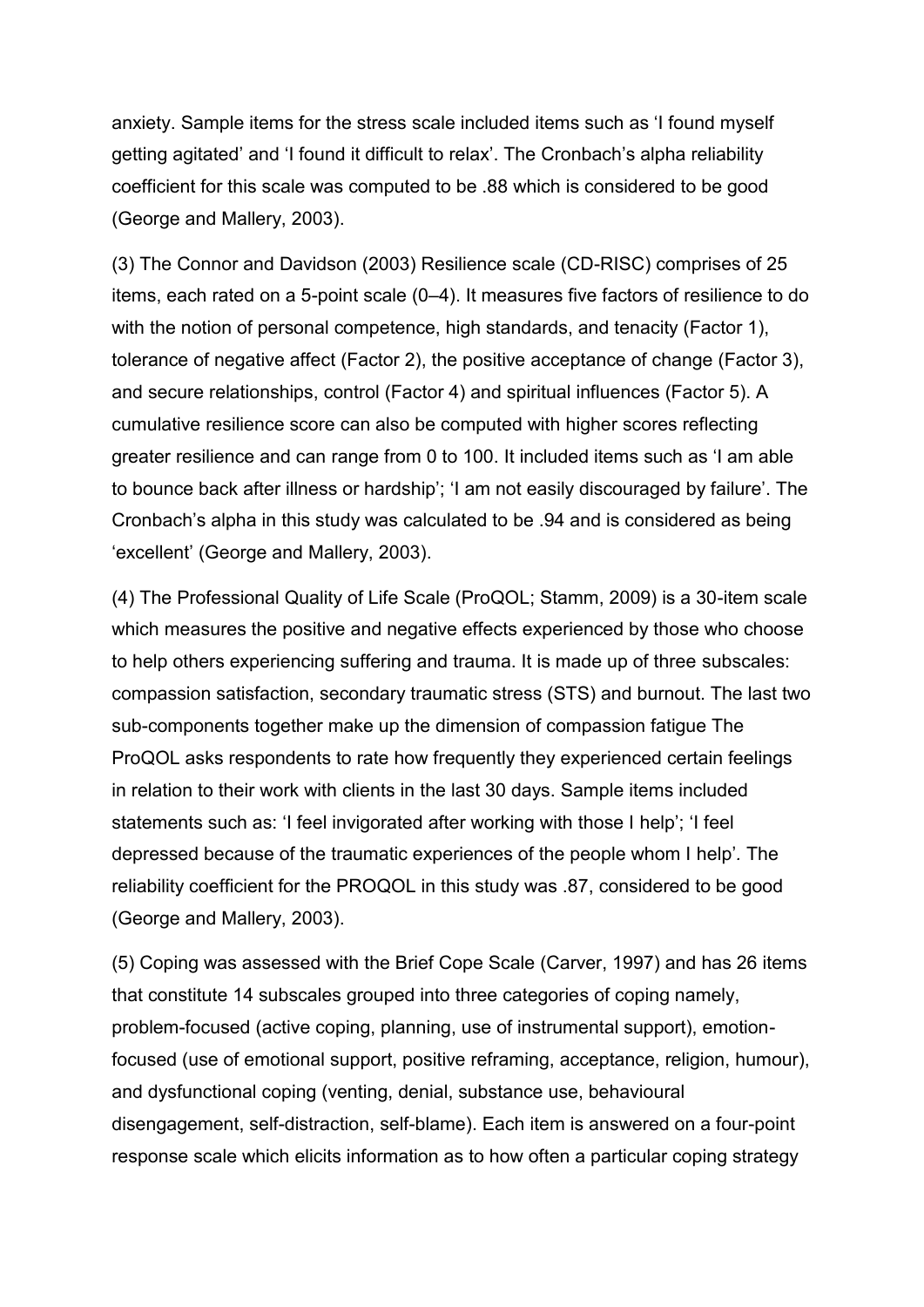has been used to deal with stress. Examples of statements in the scale are: 'I've been using alcohol or other drugs to make myself feel better'; 'I've been getting help and advice from other people'. The reliability coefficient for this instrument (alpha) in this study was .89, considered as being 'good' (George and Mallery, 2003).

## **Data collection**

A list of voluntary organisations registered with the District Social Welfare Board was obtained to identify NGOs in Tiruchirappalli city. Women social workers employed by these organisations were contacted after permission was obtained from the head of the organisation. The nature of the study was explained to them and their participation was solicited. Hard copies of the questionnaire were given to them at the preliminary contact and a time agreed upon for collection of completed responses. Of the 153 questionnaires thus circulated, 120 completed questionnaires were received and included for data analysis. In many instances, it involved repeated visits to collect questionnaires from potential respondents. We thus had a response rate of 78% and this data was used for analysis.

## **Ethical considerations**

The study received ethical clearance from the Ethics Review Panel of Cauvery College, where the co-author is based. Participation was voluntary, and informed consent was obtained from all the respondents. Respondents were told that they had the option to drop out of the study at any point without any implications and would not be contacted thereafter. No personal identification data was collected and the questionnaires were anonymised.

## **Statistical analysis**

SPSS version 24 (Statistical Package for Social Sciences; IBM Software, Armonk, NY) was used for data analysis and for generating the results of this study. The analysis involved the use of t-tests, ANOVA, Pearson's correlation and linear regression. The Bonferroni correction was applied for the ANOVA tests. It is a multiple-comparison correction used when several dependent or independent statistical tests are being performed simultaneously on the same data set and lowers the critical value at which the F value is tested in order to weed out spurious results that are statistically significant (Bland and Altman, 1995). While 120 does not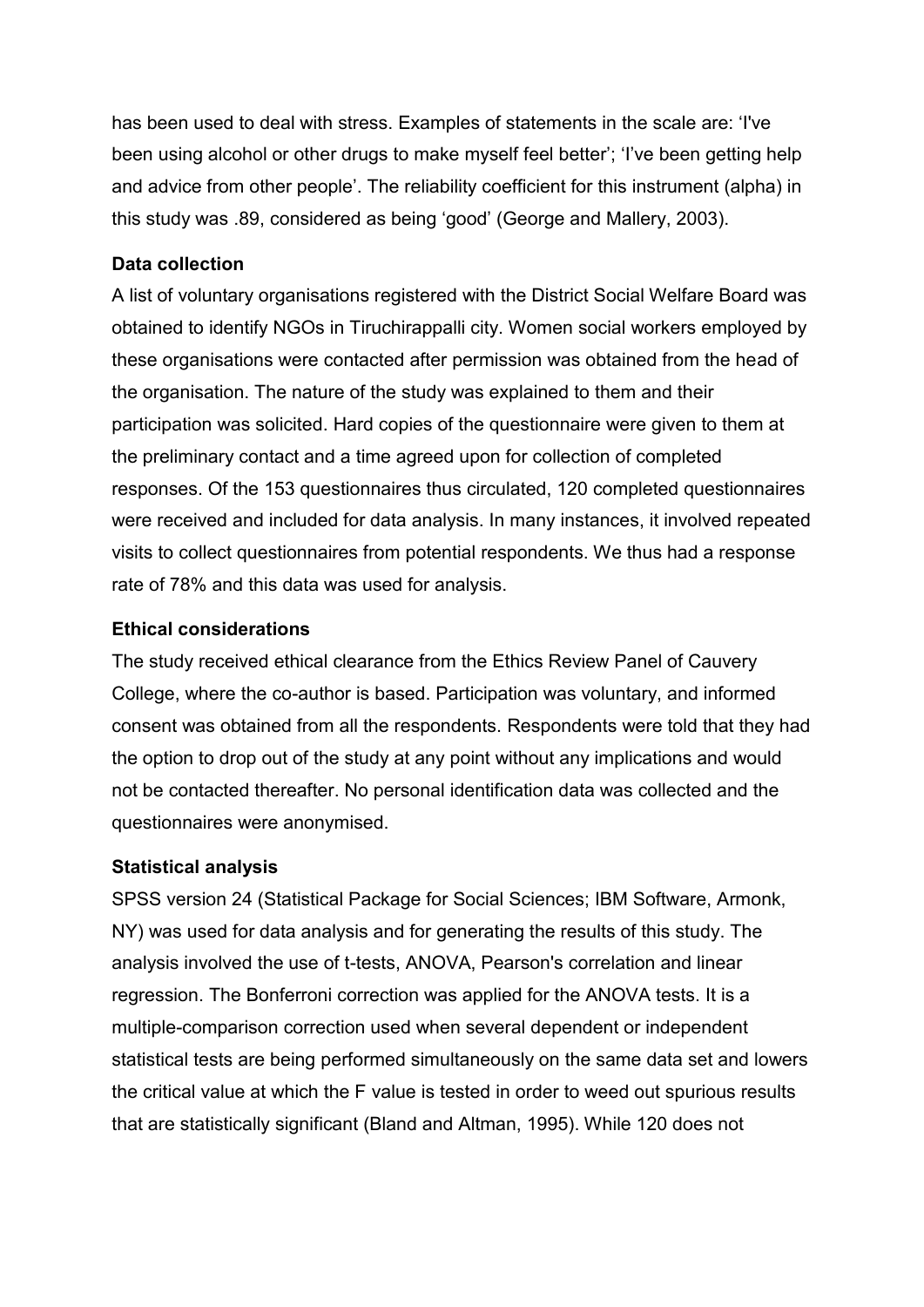constitute a large sample, it was deemed adequate for the statistical tests executed in the study.

# **Results**

#### **Respondents' profile**

The age of the respondents ranged from 22 to 56 years (mean=31.6) with most of them (49.2%) being in the 20 to 30 age group. They were predominantly from a Hindu religious background (70%) and lived in nuclear families (76.7%) in an urban area (61.7%). The majority of them were married (58.3and) and of these fifty-four per cent had one child. In terms of their educational background, the majority had a post-graduate social work qualification (82.5%), 12.5% had a higher research degree (MPhil/PhD) and the rest of them had a graduate social work degree (5%). The majority (52.5%) of them had specialised in Clinical Social Work (called Medical and Psychiatric social work in India), the others having specialised in Family and Child Welfare (30.8%) and the rest in Community Development (16.7%). In terms of their work role, the majority were designated as Counsellors (56.7%) and the next big category was that of Field Workers (18.3%). They classified their organisation as belonging to a Medical and Psychiatric setting (43.3%), Family and Child Welfare (37.5%), Educational setting (8.3%) or as working in the field of Community Development (10.8%). The average years of work was six years and ranged from one to thirty. For 48.3% their current employment was their first job. The majority worked for six to seven hours a day (61.7%) and 28.5% for eight to nine hours. The mean monthly income of the sample was Rupees 11329.58 (approx. \$176) and ranged from Rs. 3000 (\$47) to 55,000 (\$853). While 45% of the respondents expressed dissatisfaction with their salary, in terms of their overall job satisfaction, a high majority (76.7%) said they were satisfied with their work. When asked about work-related problems, many of them said that social work itself was a challenging profession and some of the difficulties encountered pertained to work with stigmatised groups and victims of natural disasters. Other responses indicated difficulties in working with higher officials, politicians, and with male colleagues. When asked specifically if being a woman social worker made them face any unique issues at work, the majority denied this (80.8%). The other respondents indicated difficulties in sometimes having to work during odd hours, concern for physical safety, problems with male colleagues who tended to be dominating and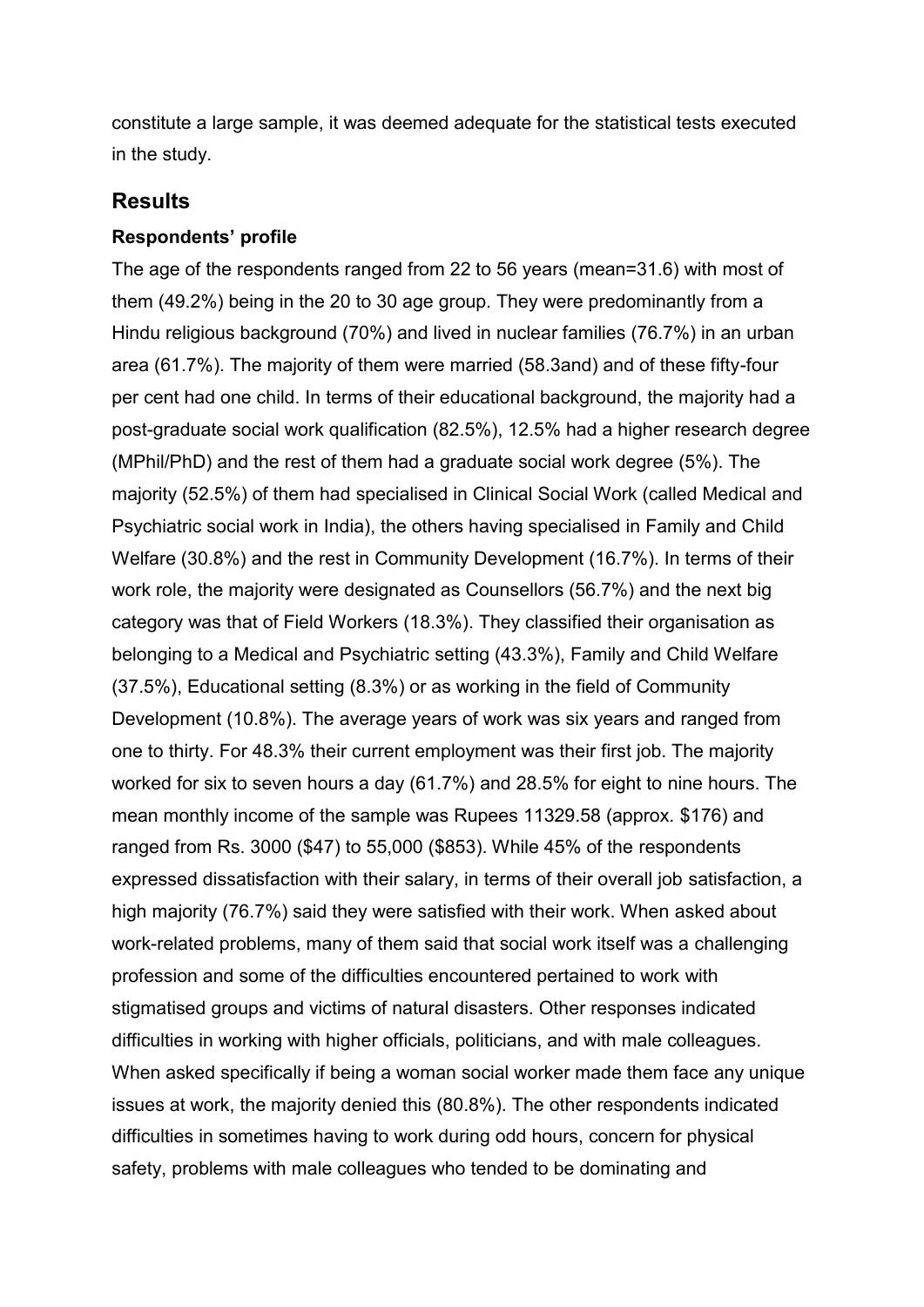lack of autonomy in making work-related decisions.

# **Insert Table 1 about here**

## **Distribution of respondents on key study variables**

Table 1 depicts the profile of the respondents in terms of the key variables of the study. They were categorised into 'low' and 'high' groups based on the mean score for each variable. The data indicate that the majority of respondents were classified as being low on both stress (55%) and anxiety (57.5%). In terms of the five factors of resilience, the majority were high on Factor 1 (57.5%), Factor 2 (52.5%) and Factor 3 (53.3%) but low on F4 (53.3%) and F5 (57.5%). In terms of coping strategies used, the majority were categorised as 'low' for using emotion -focused strategies (55%) and as 'high' for problem-focused coping (52.5%). For the professional quality of life dimension, the majority scored high for 'Compassion Satisfaction' (51.7%). In terms of the sub-scales of the compassion fatigue scale, respondents were almost equally distributed for both burnout and secondary traumatic stress.

# **Insert Table 2 about here**

## **Age-based comparison**

Respondents were categorised into four age groups (21 to 30, 31 to 40, 41 to 50 and 51 to 60 years) and ANOVA (Analysis of Variance) tests conducted for all the key variables of the study (Table 2). As mentioned earlier the Bonferroni correction was applied to the critical p-value to reset the level of significance at which the F values (.004) were tested. Except for factor 2 (tolerance of negative affect) and factor 5 (spiritual influences) of resilience, statistically significant differences were obtained for the remaining three. Comparison of mean scores revealed that for these three resilience factors the scores were highest for those in the 51 to 60 age group. Statistically significant differences were not obtained for the other variables of the study, in terms of the age of the respondents.

# **Comparison based on work experience**

Respondents were classified according to their work experience into three groups (<10 years; 11 to 20 years and >21 years) and then compared on the key variables by subjecting the data to another ANOVA, using the Bonferroni correction. Accordingly, the critical significance was set at .004. The tests revealed no significant statistical difference with regards to any of the key variables except for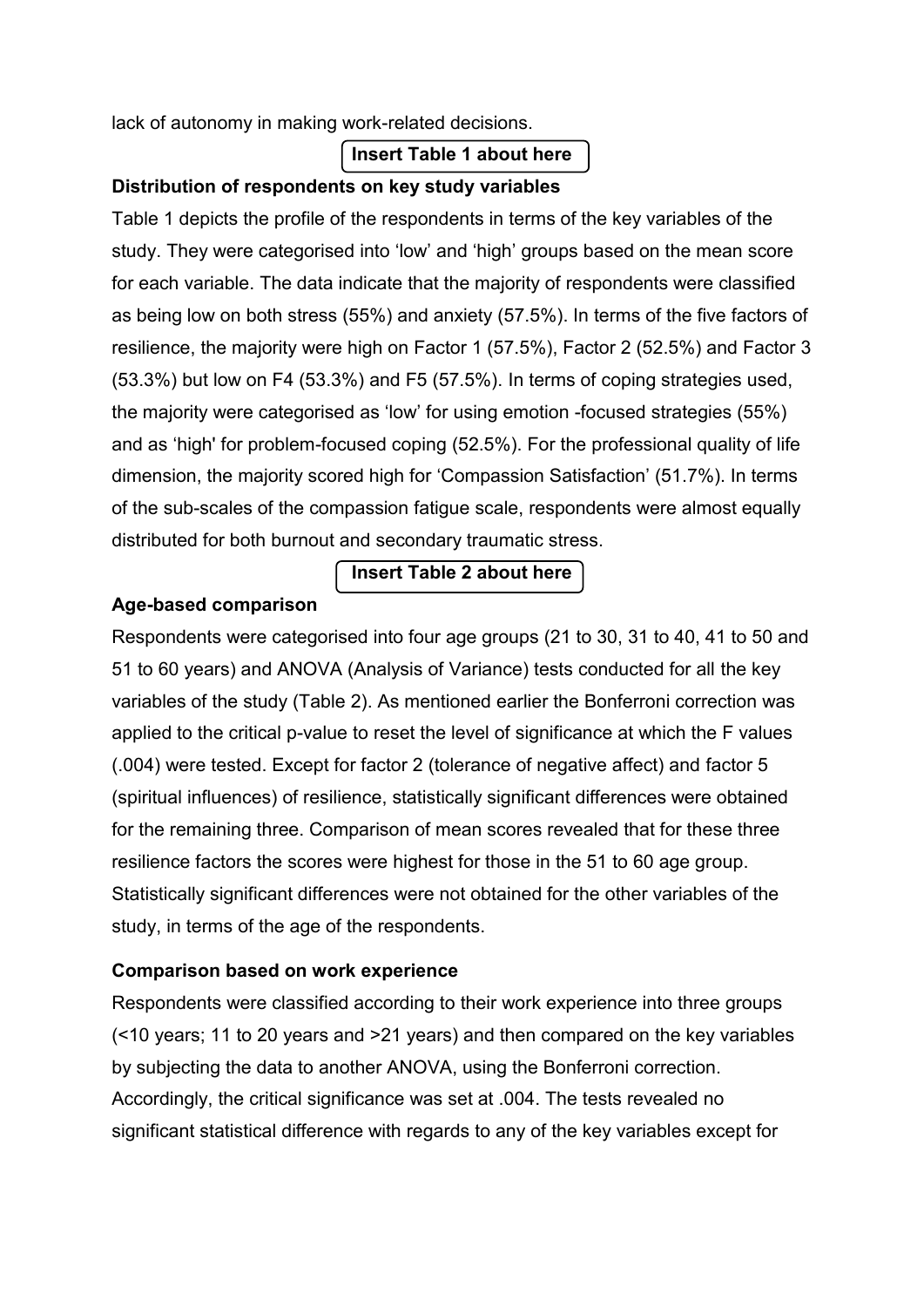resilience factor 3 (positive acceptance of change; F=5.83; p <0.003). For this factor, the highest mean score was obtained for those who had more than 20 years of work experience. Further post-hoc Scheffe tests revealed that the difference was statistically significant for the two groups with the least and highest work experience (<10 years and >21 years).

# **Insert Table 3 about here**

## **Comparisons based on other background variables**

Respondents were compared based on whether they were married or single using t -tests (Table 3). Analysis revealed significant differences based on their marital status in terms of the total resilience score, emotion and problem-focused coping, but not for the other key variables. Mean score comparisons show higher resilience scores for married respondents and higher means for unmarried respondents for both emotion and problem-focused coping. t-tests based on the type of family (nuclear v/s joint) did not reveal any statistically significant difference for all the key variables of the study. Comparisons based on job status (temporary v/s permanent) using t-tests revealed statistically significant differences for the overall resilience score, but not for any of the other key variables of the study. Those in permanent jobs obtained a higher mean score. When respondents were compared based on whether their current job was their first one or they had worked elsewhere before, it was seen that significant differences were seen in terms of anxiety and stress scores, but not any of the other key variables. Mean scores reveal higher levels of anxiety and stress for respondents for whom the current job was their first one.

# **Insert Table 4 about here**

## **Relationship between variables**

Karl Pearson's correlation coefficients were computed to assess the strength and the the direction of the relationship between variables of interest and the results are depicted in Table 4. Age showed a significant negative correlation with anxiety and positive correlation with all five resilience factors and to emotion-focused coping. Years of work correlated positively with all the five factors of resilience and negatively with secondary traumatic stress. Income correlated negatively with anxiety and positively with resilience factors 2, 3, 4 and 5 and also with dysfunctional coping and burnout. Work-stress correlated positively with anxiety but not with other variables. Anxiety entered into a positive relationship with both emotion-focused and problem-focused coping styles and with the burnout scores. The five resilience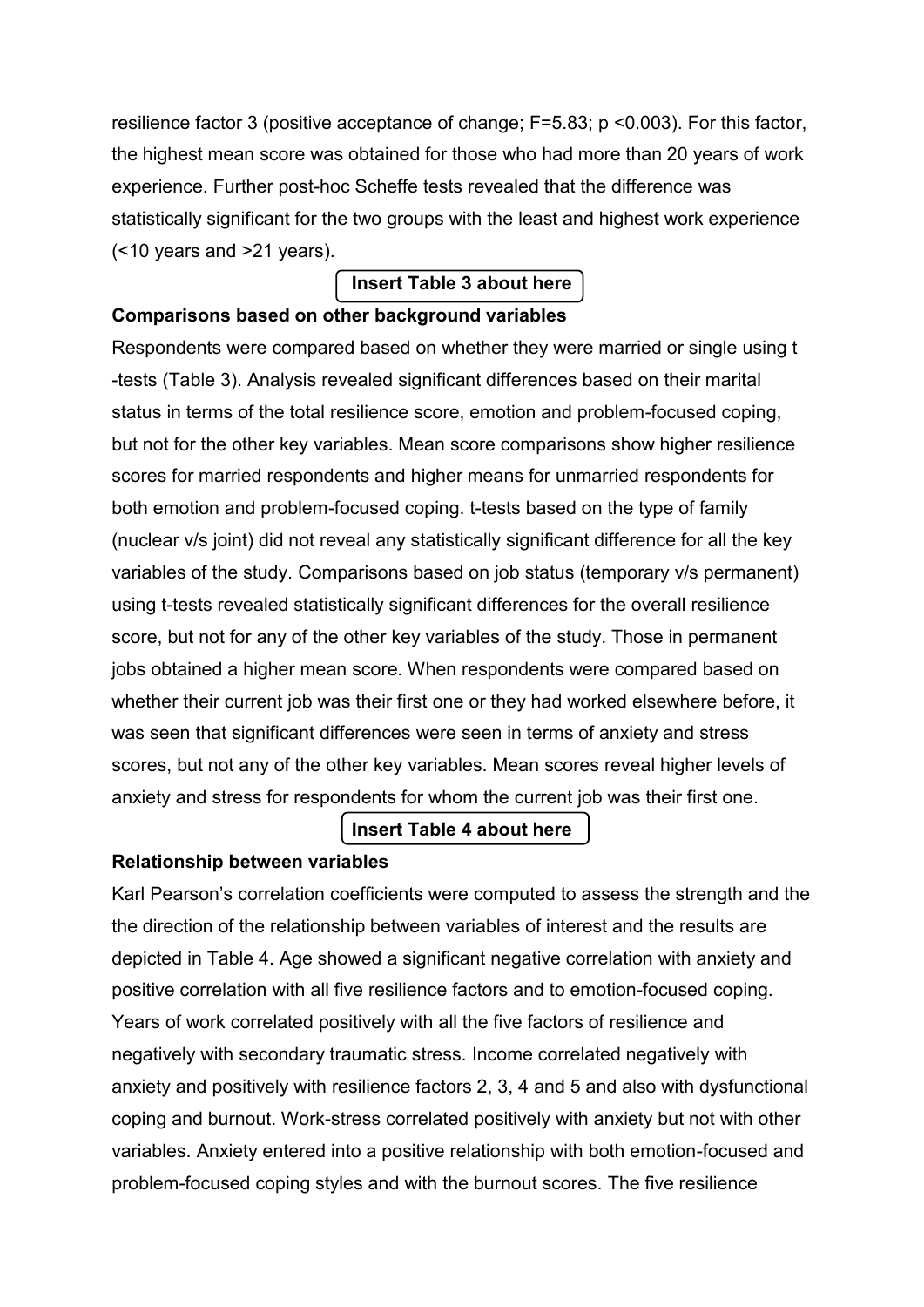factors showed strong positive associations among themselves and also, to the three coping styles and with burnout. The three sub-scales of the coping scale also showed strong associations among themselves. Both emotion-focused, and problem-focused coping showed a significant positive relationship with the burnout scores.

#### **Resilience as moderator**

To ascertain if resilience moderated the association of stress with burnout, a hierarchical multiple regression analysis was done using the enter method. In the first step, a regression model was generated by treating the stress and total resilience scores as independent variables (predictors) and regressed on compassion fatigue scores, the dependent variable. The resulting model was significant (R<sup>2</sup> = .17, F<sub>(2, 117)</sub> = 12.23, p < .001) and the two independent variables explained 17 % of the variance in the dependent variable. To avoid spurious results owing to multicollinearity, the two independent variables were centered by subtracting the mean from the score for each respondent. To test the interaction effect between the two independent variables, a moderator variable was then computed by multiplying the centered stress and resilience scores. In the next step, this interaction term was added to the previous regression model. This model was also significant ( $R^2$  = .23, F  $_{(3, 116)}$  = 11.24, p < .001). The two main effects stress (b = .29, SE = .12, β = .21, t = 2.51, p < .05) and resilience (b = .10, SE = .03, β = .33, t = 4.04, p<.001) emerged as significant predictors of burnout in this model. However, the interaction between stress and resilience was also significant ( $b = .02$ ,  $SE = .01$ ,  $\beta$  = .23, t = 2.79, p < .05), indicating that the effect of stress on burnout was being moderated by the resilience scores. The increased  $R<sup>2</sup>$  value in the second model shows that together the stress and resilience scores (main effects) along with their interaction effect account for 23% variance in the manifestation of burnout (as against 17% variance in the first model). This increased variance can be attributed to the interaction term (anxiety-by-resilience) introduced in this model.

## **Discussion**

The majority of respondents in this study were classified as being 'low' on both stress and anxiety. However, in the absence of comparative data relating to these two key variables, it is not possible to state if women social workers as a group in India experience higher stress and anxiety levels when compared to other similar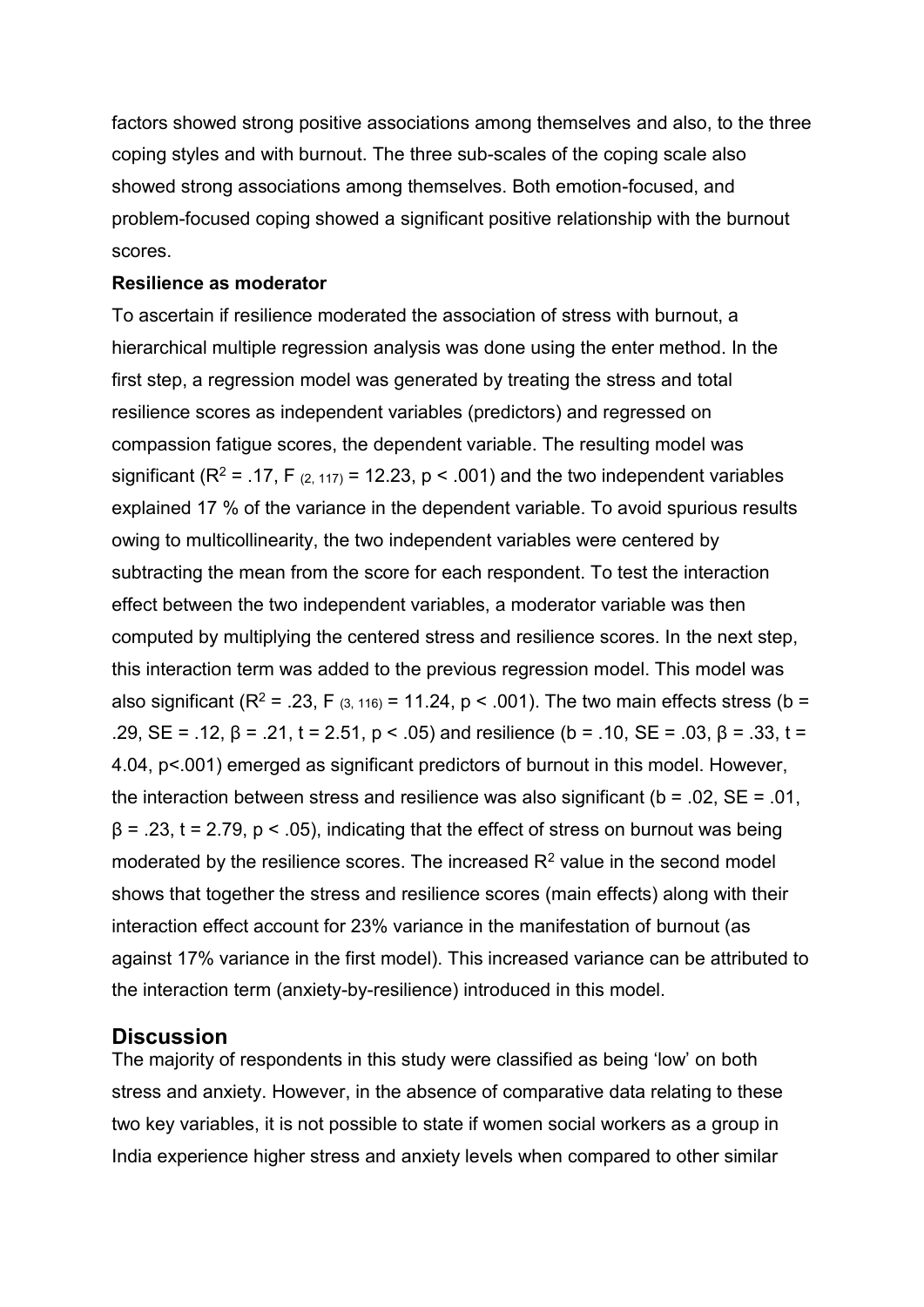professionals (e.g. nurses, counsellors etc.). Stress and anxiety levels are indeed issues of concern as work-related feelings of anxiety in social workers may lead to depression and burnout (Dollard, 2003).

With regard to resilience, respondents in this study have scored high on Factor 1 (personal competence, high standards, and tenacity), Factor 2 (tolerance of negative affect and Factor 3 (the positive acceptance of change). This indicates attributes suggestive of good resilience in the women social workers of this study. It has been evidenced by the literature that resilience in social workers may help them adapt positively to stressful situations and to enhance their professional growth (Collins, 2008; Morrison, 2007; Howe, 2008). It was interesting to observe higher resilience in married respondents than those who were single. Marriage has been said to provide emotional benefits such as reducing stress and there is evidence that married individuals display better physical and mental health than those who are single (Law and Sabarra, 2009; Lindstorm, 2009). It is difficult to offer an explanation as to why married respondents manifest higher levels of resilience in this study. One possible explanation is that as those who were married were older than their single counterparts, the positive correlation seen between age and resilience could account for this.

It was also seen that work experience correlated positively with all the dimensions of resilience and negatively with secondary traumatic stress. The literature suggests that work experience is associated with greater emotional competence (Humpel and Caputi, 2001). Years of work thus seems to positively influence resilience and with the ability to deal with secondary trauma. Income also correlated negatively with anxiety, dysfunctional coping and burnout, suggesting the need for appropriate monetary compensation to negate the influence of these variables. The positive relationship seen between income and resilience factors has been substantiated in other studies (e.g. Liu et al., 2018).

The respondents in this study were classified as being 'low' in terms of using emotion-focused coping strategies and 'high' with regard to problem -focused coping and very few of them showed the use of dysfunctional coping styles. The coping literature provides evidence that the use of emotion--focused and dysfunctional coping styles such as avoidance is associated with higher levels of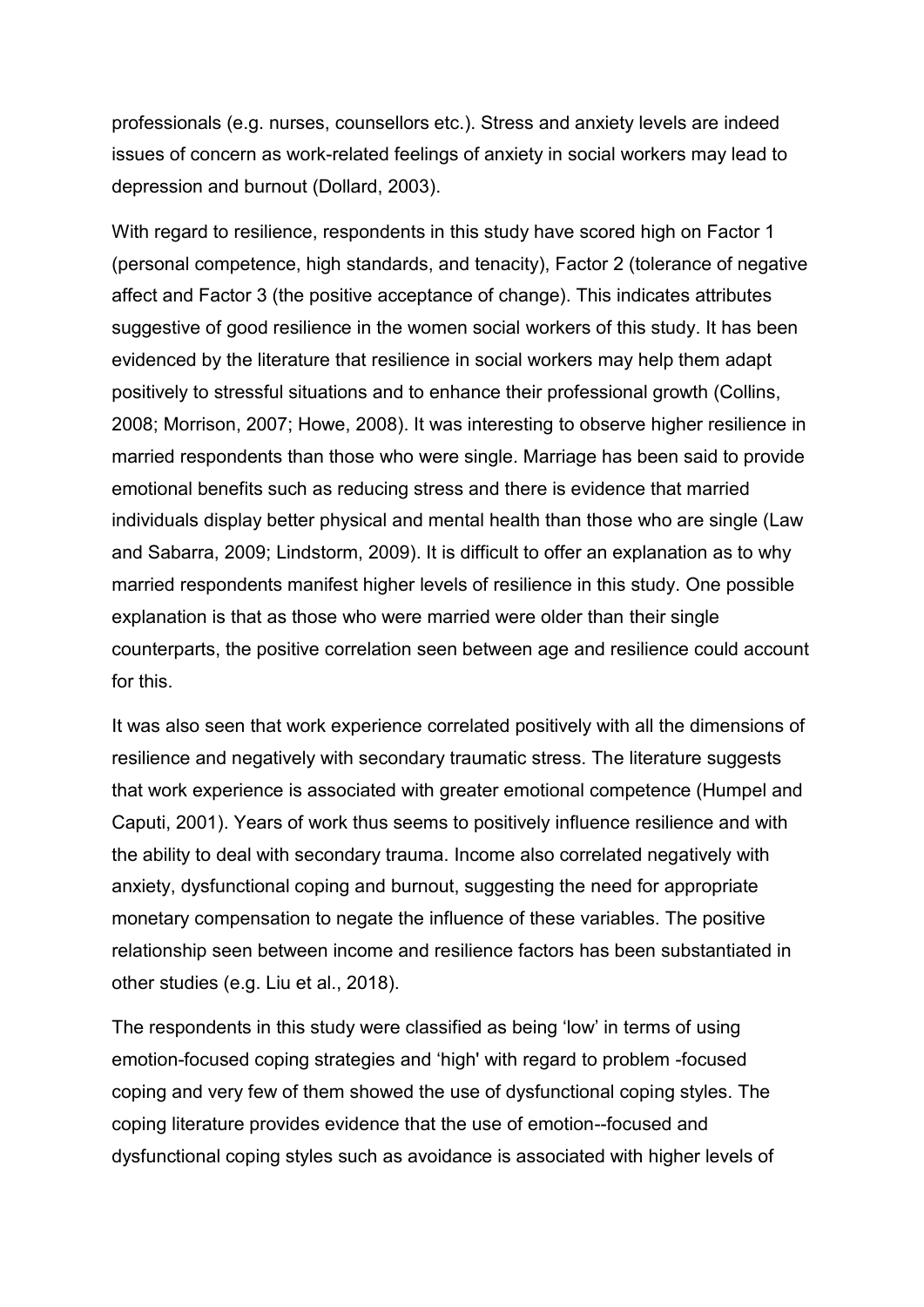secondary trauma (Gil and Weinberg, 2015). There is also the observation that the successful management of emotions is likely to underpin resilience in social care workers (Howe, 2008).

In terms of the professional quality of life assessed in this study, the majority of respondents were low on 'Compassion Fatigue' and scored high for 'Compassion Satisfaction'. This is a positive finding as compassion satisfaction can help to mitigate the negative impact of compassion fatigue experienced by social workers (Harr, Brice, Riley and Moore, 2014). Compassion fatigue in social workers tends to occur as a result of vicarious exposure to the suffering of clients that they interact with and can result in experiencing a reduced capacity for empathy (Adams, Boscarino, and Figley, 2006). Compassion satisfaction has also been found to mediate the negative effects of compassion fatigue and burnout and is a potential protective factor for mental health (Harr et al., 2014).

The ANOVA results for comparison by age indicated higher resilience in social workers who were more advanced in age. Further, age showed a positive correlation with all the five factors of resilience. Age as a significant predictor of resilience has been elicited in an earlier study of trainee social workers (Kinman and Grant, 2011). Age also showed a negative relationship with anxiety levels in this study, indicating that with an increase in age, there is a decline in anxiety levels. These findings associated with age perhaps are suggestive of the role of work and life experiences that accrue with the advancement of age.

The duration of work experience was positively correlated with all five resilience factors and negatively with secondary traumatic stress. In terms of anxiety and compassion fatigue, ANOVA results showed higher scores for those with lesser years of work experience. These findings seem to suggest that the experience of anxiety and compassion fatigue declines with an increase in work experience and at the same time resilience also tends to increase. Thus, there seems to be a kind of maturing of professional attributes, the longer one has been in work. Whether this consequently translates into higher levels of professional competence, role performance and work efficacy cannot, however, be interpreted into these findings. These findings are in consonance with the extant literature relating to work experience which indicates that younger professionals in the helping services are at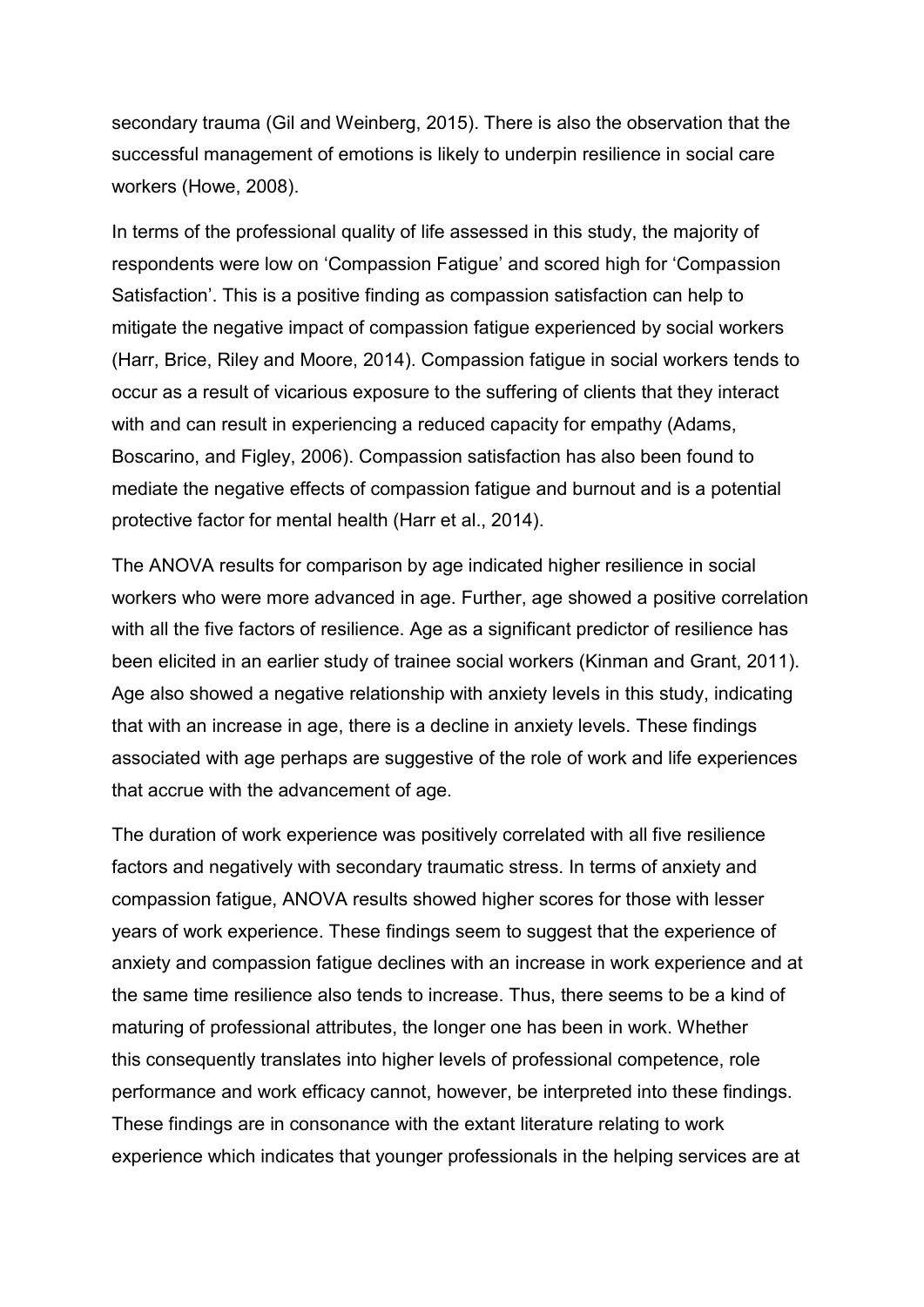an elevated risk of compassion fatigue and burnout (Craig and Sprang, 2010; Knight, 2010; Schwartz, Tiamiyu, & Dwyer, 2007; Hamama, 2012) and that compassion satisfaction increases with years of work experience (Arvay, 2001; Gentry, 2002; Sprang, Clark and Whitt‐Woosley, 2007). A significant negative correlation between years in the profession and emotional exhaustion (burnout) has also been reported (Ray, Wong, White and Heaslip, 2013). It was also seen in this study that anxiety levels were higher for respondents for whom their current job was the first one.

We note from the results that anxiety and stress scores are positively correlated and that the five resilience factors also correlate significantly with the coping scores. This has also been reported in a study of social work students in India (Stanley and Mettilda, 2016). Further work stress scores correlated positively with anxiety levels, which in turn entered into a positive relationship with burnout scores. This corroborates the long-standing notion seen in the literature that underscores the relationship among these variables as manifested in social work practitioners (Dollard, 2003; Lloyd et al., 2002). It has been held that conflict between individual and organisational demands resulting in a reduced sense of achievement and accomplishment generates burnout over long periods of employment (Harr et al., 2014).

Our analysis also indicates that the effect of stress on burnout is moderated by the resilience scores. This finding is in congruence with the notion that resilience might buffer the negative impact of work stress, in intrinsically challenging working environments (Howard, 2008). Resilience is hence a key factor in enabling social workers to deal with work-related stress and consequently minimise the possibility of experiencing burnout.

# **Implications for Intervention**

The findings of this study point to the need for a multi-pronged approach to enable social workers to deal more effectively with the complex demands of professional practice and to mitigate the deleterious consequences of work-related anxiety and stress. Previous writers have emphasised the need for the social work profession and all its stakeholders including practitioners, educational institutions and employers to deal proactively with burnout (Kim, Ji and Kao, 2011). The development of resilience is positively associated with managing adversity and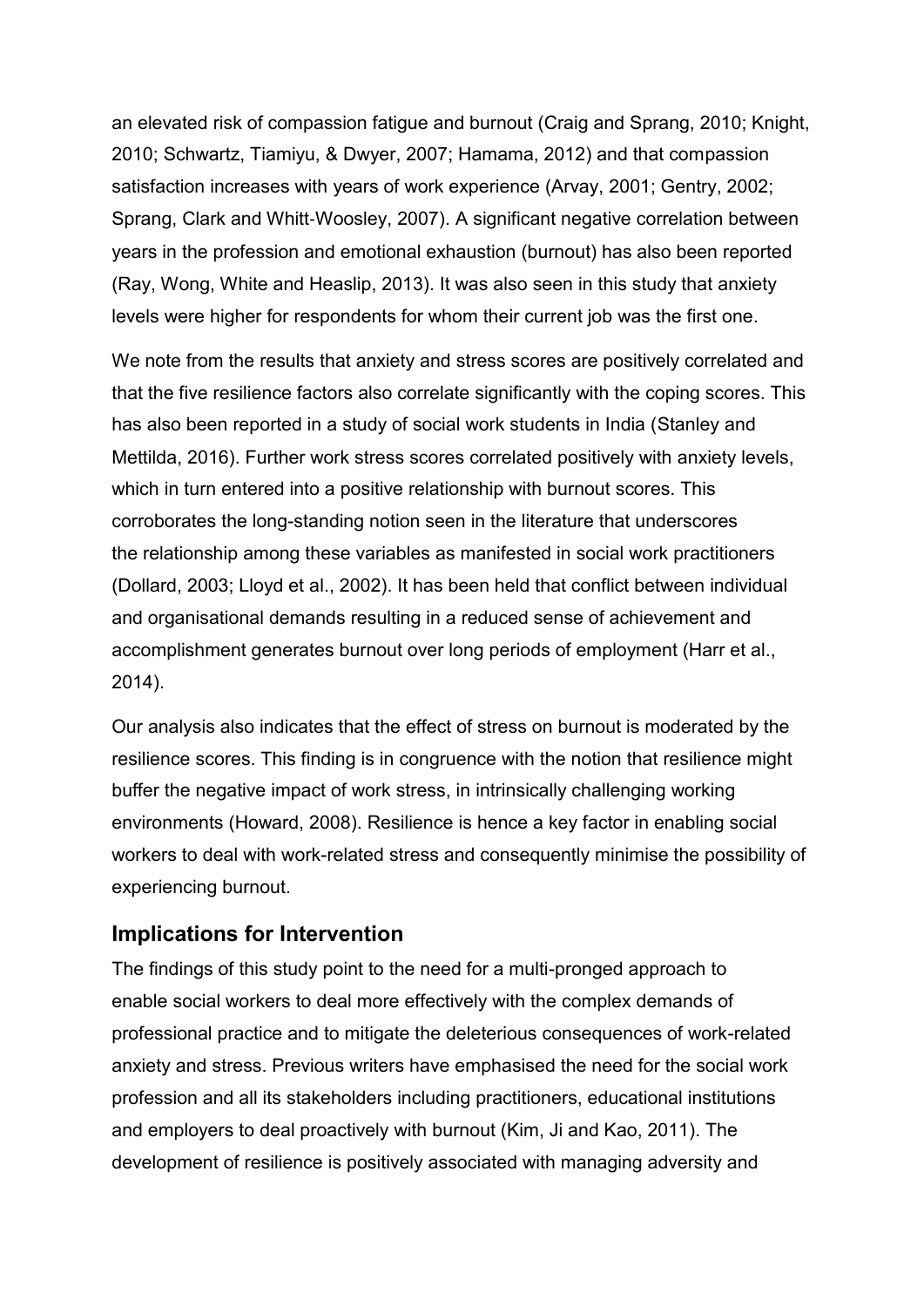enhancing professional competence when dealing with stressful situations encountered in practice (Menezes de Lucena et al., 2006). This study points out that developing resilience in social workers is important in this regard.

This could happen via three routes; one in terms of strengthening resilience and capacity building at an individual level; two dealing with organisational factors and three reforming current social work education and training. Intervention on an individual basis would include the strengthening of resilience by imparting stress management techniques, providing relevant work-related training and ensuring opportunities for professional growth and development. These measures have financial implications for employers but in the long run, could enhance work efficiency and employee retention.

The second route that we mentioned earlier is to take steps to modify organisational factors such as resource constraints, lack of autonomy, role ambiguity, increased workloads and the like. A positive organizational climate and constructive work culture are important determinants of job satisfaction (Glisson and James, 2002). Organizational strategies that promote a decentralized and supportive working environment is key in this regard (Kim and Stoner, 2008). Redesigning work to provide for greater autonomy in practice and enhancing social support are other measures that organisations need to consider (Dollard et al., 2000). Clinical supervision, the use of support and ongoing training are some organisational variables identified by social workers as ameliorating experiences associated with vicarious traumatization (Pack, 2014). Organizations must create a culture that appropriately responds to stress and manifestations of vicarious burnout in employees (Wilson, 2016). Social work agencies need to foster a work ethos that is supportive and growth oriented and takes into consideration factors that promote autonomy, realistic workloads and the provision of needed resources so that work efficacy is maximised as also staff morale and job satisfaction.

Social work education institutions also have an important role to play in terms of laying the foundations for professional competence that would then mature and grow with experience in practice. In our opinion, the process of recruitment and student selection has been undermined in recent years owing to the mushrooming growth of social work institutions in Tiruchirappalli, with each vying with others to recruit more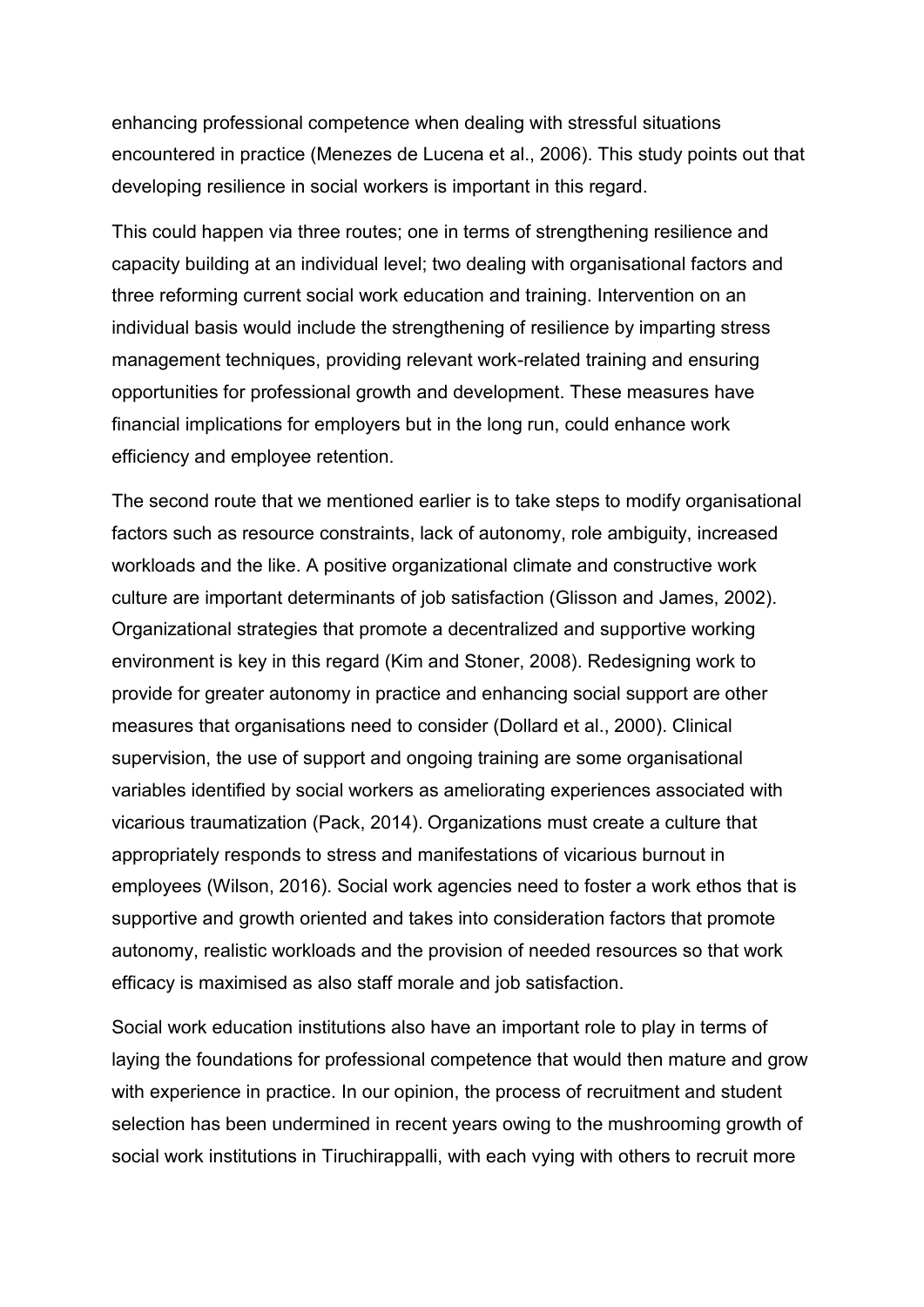students. This has resulted in the lack of proper screening to ascertain if students with the right kind of aptitude for social work, awareness of the rigour and realities of practice and the necessary resilience are being inducted into the profession. A robust screening procedure during student intake is hence crucial to ascertain an applicant's resilience and awareness of the demands of the profession (Harr et al., 2014) and to ensure that square pegs are not being forcibly fit into round holes. The onus is also on academia in terms of imparting current knowledge and skills, but also ensuring that potential social workers are in tune with the realities of practice and preparing them to deal with stressors and vicarious trauma that they are likely to encounter. Inviting practitioners into the classroom to share practice experiences and anecdotes would be helpful in this regard. Training also requires the inculcation of stress management techniques and in areas such as budgeting and time management that could potentially enhance work competence and efficacy. The curriculum needs to have a sharper focus on the importance of self-care and prevention of compassion fatigue and burnout for trainee social workers (Bride and Figley, 2007; Hesse, 2002; Moore et al., 2011). Strategies to enable social work students to deal with the potential stress associated with traumatised people (Bride and Figley, 2007) and vulnerable groups is hence an important preparatory function of social work education. At present, the curriculum in India does not specifically focus on these aspects and issues such as compassion fatigue and burnout are rather cursorily dealt with. Activities that enable problem-solving, role-playing scenarios and simulated case analysis can enable better emotional management and need to be integrated with the curriculum.

Self-care is an important issue that needs to be emphasised in training programs and through a work culture that actively encourages the maintenance of wellbeing. Balanced nutrition, exercise, spirituality, taking a lunch break (away from the desk), or participation in stress-reducing activities are important (Newell and MacNeil, 2010). Involvement in activities that promote physical health and body fitness, relaxation and regeneration, creative expression, interpersonal relationships and spiritual practice are important aspects of self-care in managing compassion fatigue (Leon, Altholz, and Dziegielewski, 1999).

A combination of some of these measures will, in the long run, result in reduced anxiety and stress for social workers and enable them to deal more effectively with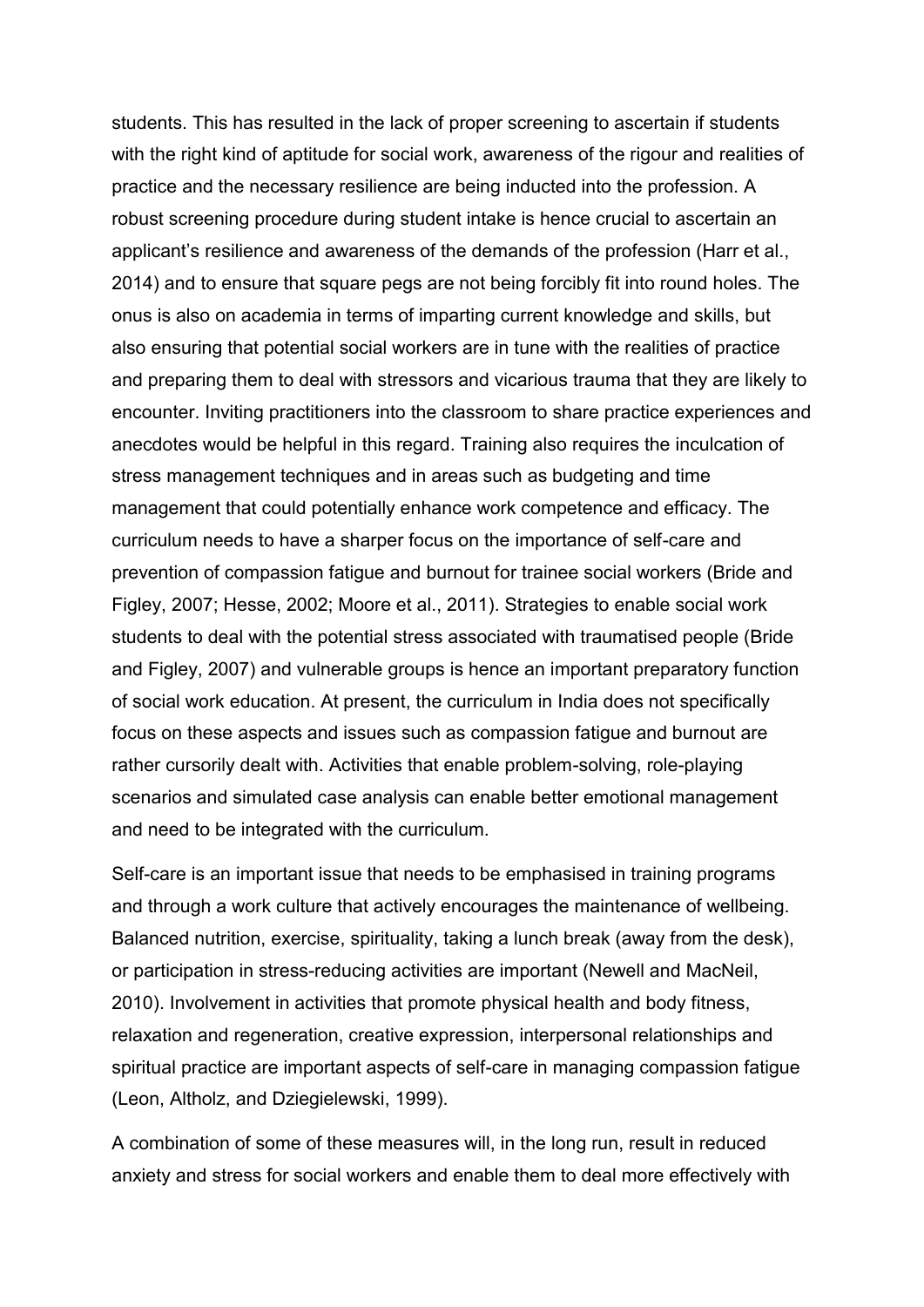issues relating to compassion fatigue and burnout.

# **Limitations**

A major limitation of this study is that the data has been collected only from women social workers and thus gender-based comparisons were not possible. Further, the study was conducted in only one city in India and given the vast nature of the country, the large size of the social work workforce and the heterogeneous settings of practice, does not constitute a representative sample. The data presented in this study is of a cross-sectional nature and reflects the attitudes and opinions of the respondents at the point of data collection and as such do not reveal the dynamics associated with job requirements and social work practice as they change over time. Yet another limitation of this study is that we have not considered organisational factors such as work ethos, supportive arrangements, workloads and other such aspects all of which play a significant role in determining the work experience of social workers.

# **Conclusion**

Despite these limitations, this study makes an important contribution to the social work literature in India as previous investigations have not incorporated the wide array of variables that we have included in this study. It more specifically brings out the key role played by resilience in exerting a moderating influence between stress and burnout experienced by social workers in practice. This is a pointer to the fact that ameliorative measures to reduce work stress, strengthen resilience and reduce burnout can be taken so that the mental health and wellbeing of social workers can be enhanced. Strengthening coping strategies to enable social workers to deal more effectively with work-related stress and anxiety becomes relevant in this context. The findings indicate the need to adopt a training curriculum that will enhance professional competence by developing resilience and more effective strategies of coping. Organisational contexts are equally important to ameliorate the deleterious effects of work-related stress and to ensure that a supportive and nurturing work environment is provided by employers.

## **Funding**

This research received no grant from any funding agency in the public, commercial, or not-for-profit sectors

**Conflict of interest:** None reported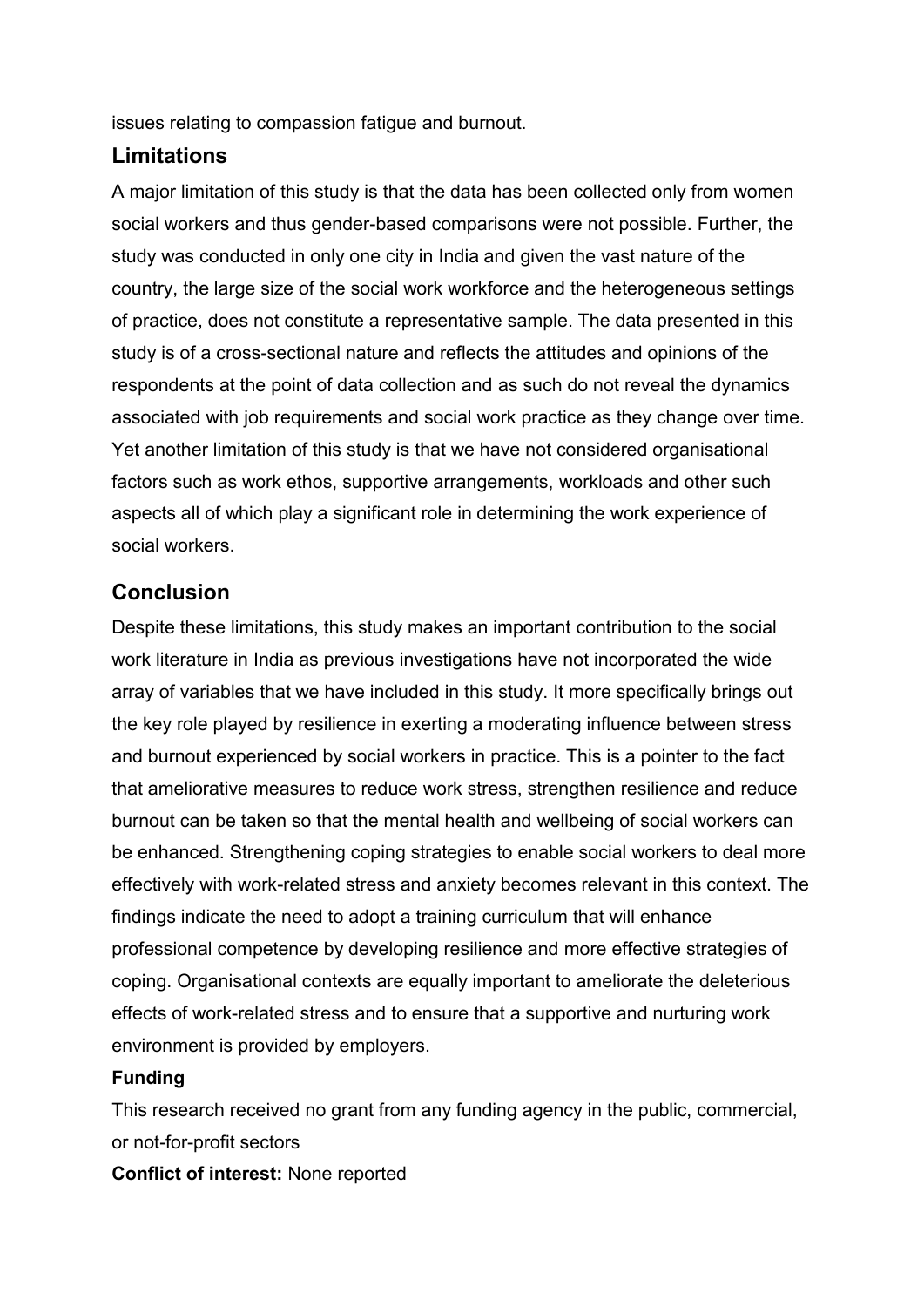#### **References**

Adams RE, Boscarino JA and Figley CR (2006) Compassion fatigue and psychological distress among social workers: A validation study. *American Journal of Orthopsychiatry* 76(1): 103–108.

Alarcon G, Eschleman KJ and Bowling NA (2009) Relationships between personality variables and burnout: A meta-analysis. *Work & Stress* 23 (3): 244-263.

Arvay MJ (2001) Secondary traumatic stress among trauma counsellors: What does the research say? *International Journal for the Advancement of Counselling* 23(4): 283-293.

Beer OWJ (2016) Predictors of and Responses to Stress Among Social Workers: A National Survey. PhD thesis, University of Plymouth, UK.

Bland JM and Altman DG (1995) Multiple significance tests: the Bonferroni method. *British Medical Journal* 310(6973): 170.

Bride BE and Figley CR (2007) The Fatigue of Compassionate Social Workers: An Introduction to the Special Issue on Compassion Fatigue. *Clinical Social Work Journal* 35(3):151–153.

Carver CS (1997) Brief Cope Scale You want to measure coping but your protocol too long: Consider the brief cope. *International Journal of Behavioral Medicine* 4(1): 92- 100.

Carver CS, Scheier MF and Weintraub JK (1989) Assessing Coping Strategies: A Theoretically Based Approach. *Journal of Personality and Social Psychology* 56(2): 267–83.

Chandran NSR (2017) Are the gains of social work profession reaching out to people in India effectively? *International Journal of Multidisciplinary Research and Development* 4(1): 111-114.

Coffey M, Samuel U, Collins S and Morris L (2012) A comparative study of social work students in India and the UK: stress, support and well-being. *The British Journal of Social Work* 44(1): 163-180.

Collins S (2008) Statutory Social Workers: Stress, Job Satisfaction, Coping, Social Support and Individual Differences. *British Journal of Social Work* 38(6): 1173–1193.

Collins S (2015) Alternative Psychological Approaches for Social Workers and Social Work Students Dealing with Stress in the UK: Sense of Coherence. *British Journal of Social Work* 45(1): 69–85.

Collins S (2017) Social Workers and Resilience Revisited. *Practice* 29(2): 85-105.

Connor KM and Davidson JR (2003) Development of a new Resilience Scale: The Connor–Davidson Resilience scale (CD-RISC). *Depression and Anxiety* 18(2):76–82.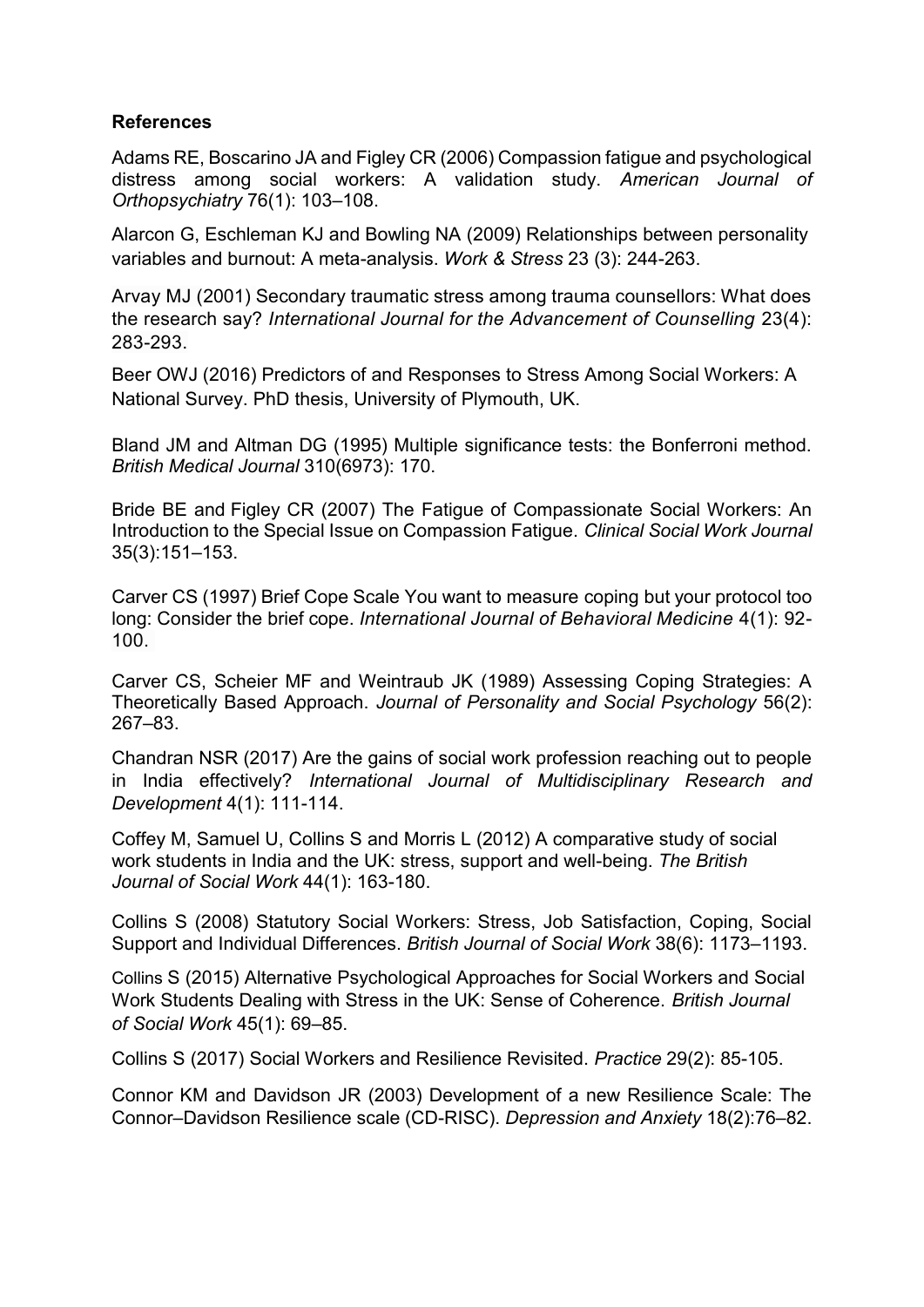Craig CD and Sprang G (2010) Compassion satisfaction, compassion fatigue, and burnout in a national sample of trauma treatment therapists. *Anxiety, Stress, & Coping*  23(3): 319-339.

De Croon EM, Sluiter JK, Blonk RWB, Broersen JPJ and Frings-Dresen MHW (2004) Stressful work, psychological job strain, and turnover: A two-year prospective cohort study of truck drivers. *Journal of Applied Psychology* 89(3): 442–454.

Dollard M F (2003) Conclusion. In: Dollard M F, Winefield A H and Winefield H R (eds) *Occupational stress in the service professions*. London: Taylor & Francis, pp.409-415.

Dollard MF, Winefield HR, Winefield AH and de Jonge J (2000) Psychosocial job strain and productivity in human service workers: A test of the demand-control-support model. *Journal of Occupational and Organizational Psychology* 73(4): 501–510.

Evans R, Pinnock K, Beirens H and Edwards A (2006) *Developing Preventative Practices: the Experiences of Children, Young People and their Families in the Children's Fund*. London: Department for Education and Skills

Figley C (ed) (2002) *Treating compassion fatigue*. New York: Brunner-Routledge.

Fletcher D and Fletcher J (2005) A meta-model of stress, emotions and performance: Conceptual foundations, theoretical framework, and research directions. *Journal of Sports Sciences* 23(2): 157-158.

Fletcher D and Sarkar M (2013) Psychological resilience: A review and critique of definitions, concepts, and theory. *European Psychologist* 18(1): 12-23.

Fletcher D and Scott M (2010) Psychological stress in sports coaches: a review of concepts, research, and practice. *Journal of Sports Science* 28(2):127-37.

Garcı´a-Secadez X, Molinero O, Salguero A, Ruı´z BR, de la Vega R and Ma´rquez S (2016) Relationship Between Resilience and Coping Strategies in Competitive Sport. *Perceptual and Motor Skills* 122(1): 336–349.

Gentry JE (2002) Compassion Fatigue: A crucible of transformation. *Journal of Trauma Practice* 1(3): 37-61.

George D and Mallery P (2003) *SPSS for Windows step by step: A simple guide and reference*, (4th ed.). Boston, MA: Allyn & Bacon.

Gil S and Weinberg M (2015) Coping strategies and internal resources of dispositional optimism and mastery as predictors of traumatic exposure and of PTSD symptoms: A prospective study. *Psychological Trauma* 7(4): 405-411.

Glisson C and James LR (2002) The cross-level effects of culture and climate in human service teams. *Journal of Organizational Behavior* 23(6): 767–794.

Grant L and G Kinman (eds.) (2014) *Developing Resilience for Social Work Practice*. London: Palgrave.

Gray-Stanley JA and Muramatsu N (2011) Work stress, burnout, and social and personal resources among direct care workers. *Research in Developmental Disabilities*, 32 (3): 1065-1074.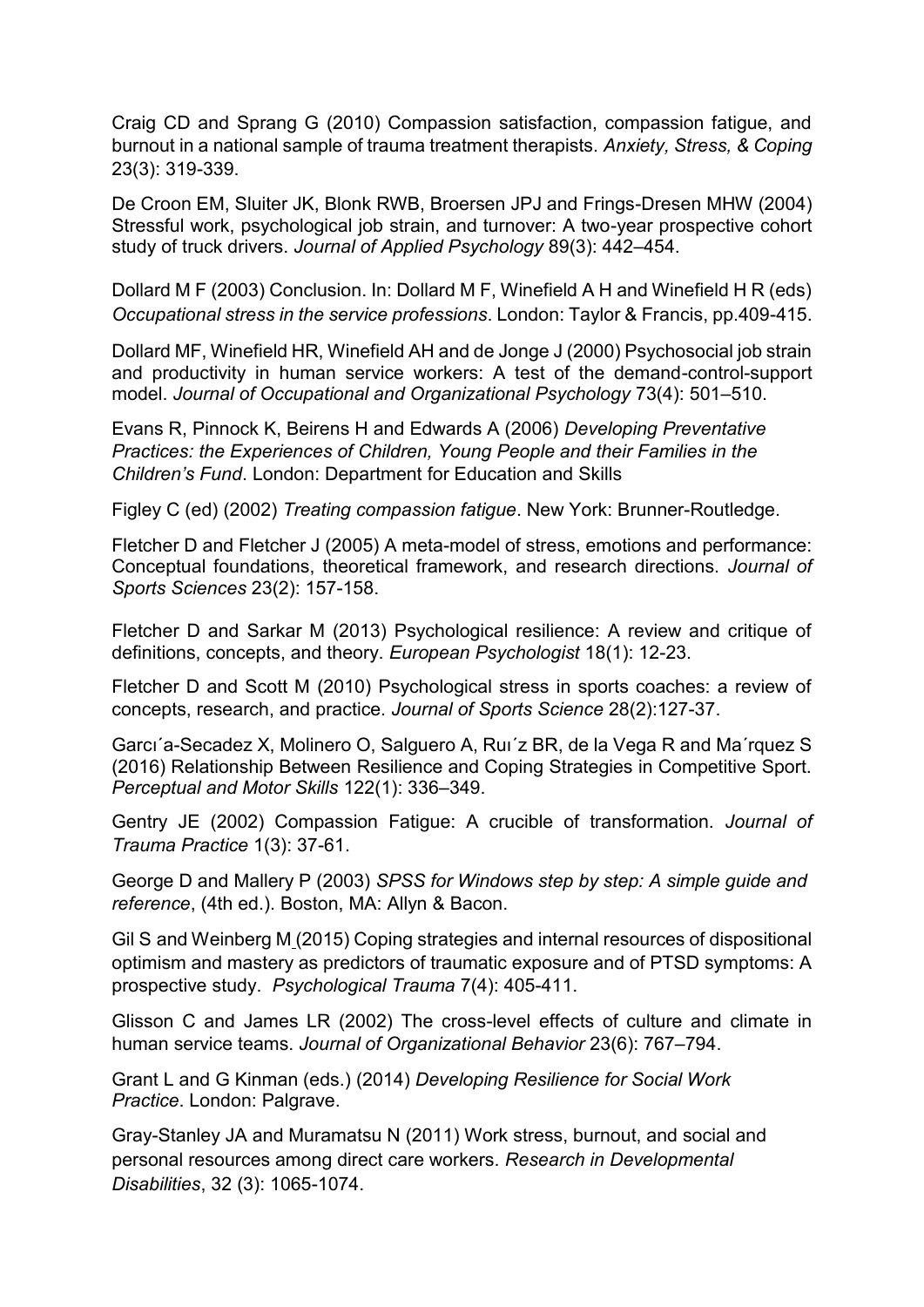Hamama L (2012) Differences between Children's Social Workers and Adults' Social Workers on Sense of Burnout, Work Conditions and Organisational Social Support. *The British Journal of Social Work*, 42 (7): 1333–1353.

Harr CR, Brice TS, Riley K and Moore B (2014) The Impact of Compassion Fatigue and Compassion Satisfaction on Social Work Students. *Journal of the Society for Social Work and Research* 5(2): 233-251.

Harr C and Moore B (2011) Compassion Fatigue among Social Work Students in Field Placements. *Journal of Teaching in Social Work* 31(3): 350-363.

Hesse AR (2002) Secondary Trauma: How Working with Trauma Survivors Affects Therapists. *Clinical Social Work Journal* 30(3): 293-309.

Howard F (2008) Managing stress or enhancing wellbeing? Positive psychology's contributions to clinical supervision. *Australian Psychologist* 43(2): 105-113.

Howe D (2008) *The Emotionally Intelligent Social Worker*. London: Palgrave McMillan.

Humpel N and Caputi P (2001) Exploring the relationship between work stress, years of experience and emotional competency using a sample of Australian mental health nurses. *Journal of Psychiatric and Mental Health Nursing* 8(5): 399-403.

Jones SH (2005) A self-care plan for hospice workers. *American Journal of Hospice and Palliative Medicine* 22(2): 125–128.

Kim H and Stoner M (2008) Burnout and Turnover Intention among Social Workers: Effects of Role Stress, Job Autonomy and Social Support. *Administration in Social Work* 32(3): 5-25.

Kim H, Ji J and Kao D (2011) Burnout and Physical Health among Social Workers: A Three-Year Longitudinal Study. *Social Work* 56(3): 258-268.

Kinman G and Grant L (2011) Exploring Stress Resilience in Trainee Social Workers: The Role of Emotional and Social Competencies. *British Journal of Social Work* 41(2): 261–275.

Kinman G, McMurray I and Williams J (2014) Enhancing Self Knowledge, Coping Skills and Stress Resistance. In L. Grant and G.Kinman (eds) *Developing Resilience for Social Work Practice*. 148–168. London: Palgrave.

Knight C (2010) Indirect Trauma in the Field Practicum: Secondary Traumatic Stress, Vicarious Trauma, and Compassion Fatigue among Social Work Students and Their Field Instructors. *Journal of Baccalaureate Social Work* 15(1): 31-52.

Laming, Lord (2009) *The Protection of Children in England: A Progress Report.*  London: The Stationery Office.

Law RW and Sabarra DA (2009) The effects of church attendance and marital status on the longitudinal trajectories of depressed mood among older adults. *Journal of Aging and Health* 21(6): 803–823.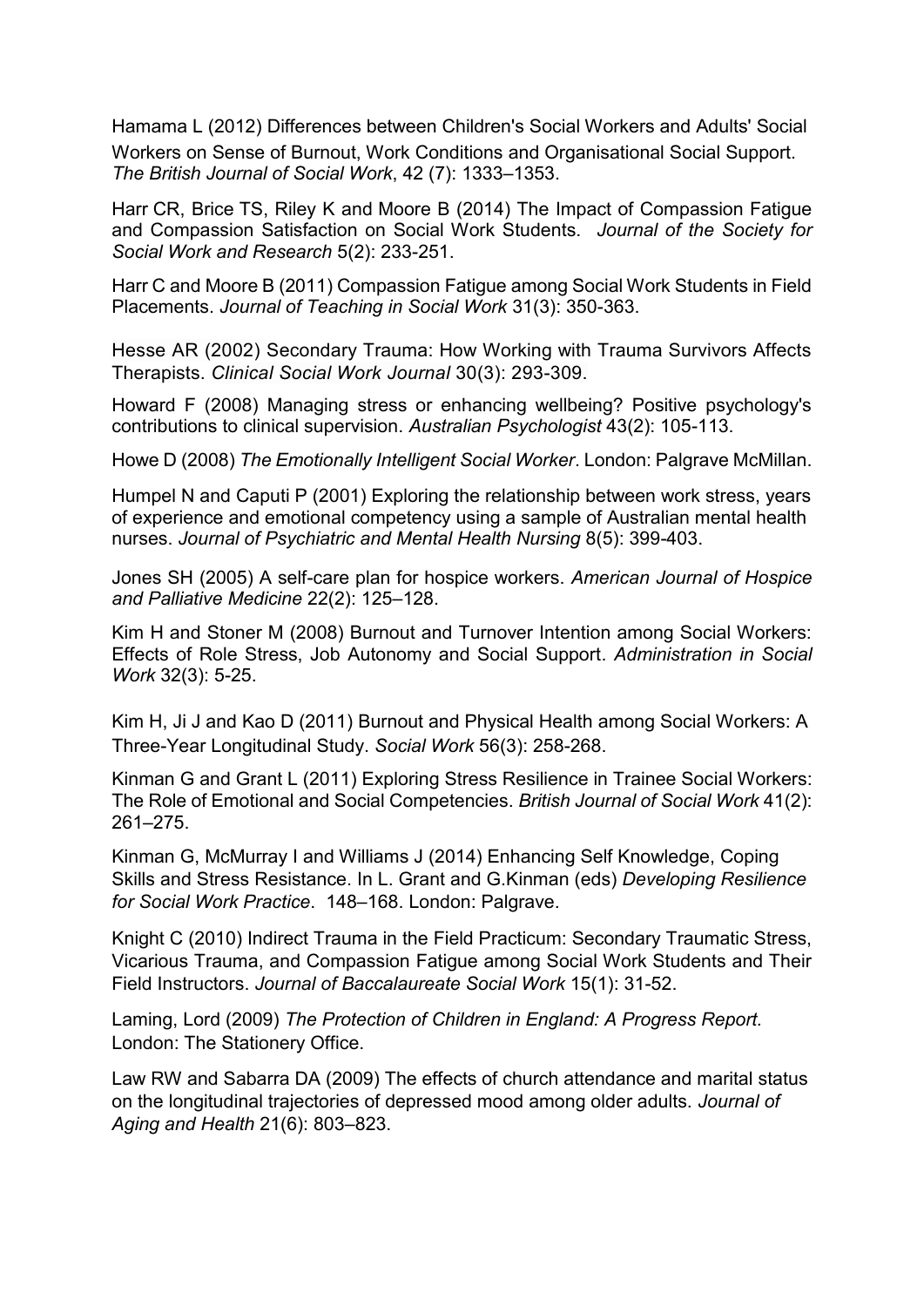Lawson G and Myers JE (2011) Wellness, Professional Quality of Life, and Career Sustaining Behaviors: What Keeps Us Well? *Journal of Counseling and Development*, 89 (2): 163-171.

Lazarus R and Folkman S (1984) *Stress Appraisal and Coping*. New York: Springer.

Leon AM, Altholz JA, and Dziegielewski SF (1999). Compassion fatigue: Considerations for working with the elderly. *Journal of Gerontological Social Work 32*(1): 43–62.

Lindstrom M (2009) Marital status, social capital, material conditions and self-rated health: a population-based study. *Health Policy* 93(2-3): 172–179.

Liu W, Wang J, Wang H, Chen XY and Li JS (2018) The impact of stress and personality on resilience of patients with ulcerative colitis. *Zhonghua Nei Ke Za Zhi* 57(2): 107-111.

Lloyd C, King R and Chenoweth L (2002) Social work, stress and burnout: A review. *Journal of Mental Health* 11(3): 255-265.

Lovibond F and Lovibond SH (1995) The structure of negative emotional states: Comparison of the Depression Anxiety Stress Scales (DASS) with the Beck Depression and Anxiety Inventories. *Behaviour Psychology Research Therapy* 33(3): 335-343.

Luthar SS (2006) Resilience in development: A synthesis of research across five decades. In: Cicchetti D and Cohen D J (eds) *Developmental Psychopathology: Risk, Disorder, and Adaptation*. New York: Wiley, pp. 740–795.

McGregor C (2015) History as a Resource for the Future: A Response to 'Best of times, worst of times: Social work and its moment', *The British Journal of Social Work*, 45 (5): 1630–1644.

Menezes de Lucena V, Fernández B, Hernández L, Ramos F and Contador I (2006) Resilience and personality in social work students and social workers. *Psicothema* 18(4): 791–796.

Montero-Marín J, García-Campayo J, Mera DM and del Hoyo LY (2009) A new definition of burnout syndrome based on Farber's proposal. *Journal of Occupational Medicine and Toxicology* 4(31): 1-17.

Moore SE, Bledsoe LK, Perry AR and Robinson MA (2011) Social work students and self-care: A model assignment for teaching. *Journal of Social Work Education* 47(3): 545-533.

Morazes JL, Benton AD, Clark SJ and Jacquet SE (2010) Views of specially trained child welfare social workers: A qualitative study of their motivations, perceptions, and retention. *Qualitative Social Work* 9(2): 227-247.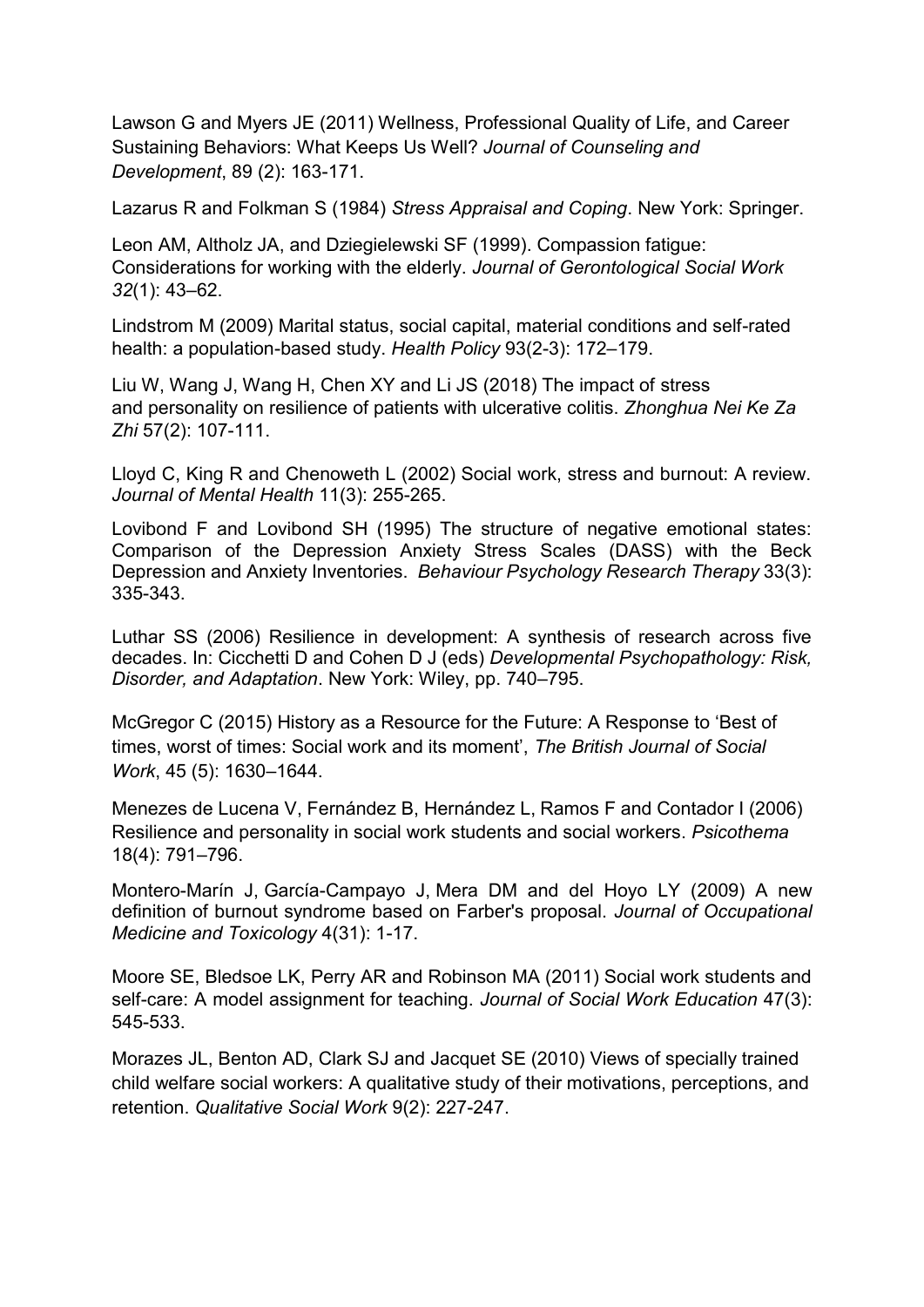Moriarty J, Baginsky M and Manthrope J (2015) *Literature review of roles and issues within the Social Work profession in England*. London: Professional Standards Authority.

Morrison T (2007) Emotional Intelligence, Emotion and Social Work: Context, Characteristics, Complications and Contribution. *The British Journal of Social Work* 37(2): 245–263.

Munro E (2011) *The Munro review of child protection: Final report, a child-centred system*. London: The Stationery Office.

Nair TK (2015) Social Work in India: A Semi–Profession. *Social Work Footprints.*  Available at: http://www.socialworkfootprints.org/home/social-work-in-india-a-semiprofession (accessed 30 November 2017).

Newell JM and MacNeil GA (2010) Professional burnout, vicarious trauma, secondary traumatic stress, and compassion fatigue: A review of theoretical terms, risk factors, and preventative methods for clinicians and researchers. *Best Practices in Mental Health* 6(2): 57–68.

Pack M (2014) Vicarious Resilience: A Multilayered Model of Stress and Trauma. *Journal of Women and Social Work* 29(1): 18-29.

Quinn A, Ji P and Nackerud L (2018) Predictors of secondary traumatic stress among social workers: Supervision, income, and caseload size. *Journal of Social Work*. Epub ahead of print 27 March 2018. DOI: 10.1177/1468017318762450

Ravalier JM (2018) Psycho-Social Working Conditions and Stress in UK Social Workers, *The British Journal of Social Work*. Epub ahead of print 26 April 2018. DOI: 10.1093/bjsw/bcy023

Ray SL, Wong C, White D and Heaslip K (2013) Compassion Satisfaction, Compassion Fatigue, Work Life Conditions, and Burnout among Frontline Mental Health Care Professionals. *Traumatology* 19(4): 255–267.

Schraer R (2015) Social workers too stressed to do their job according to survey. *Community Care*, 7 January 2015. Available at:

http://www.communitycare.co.uk/2015/01/07/stress-stopping-job-social-workers-say/ (accessed 4 August 2018).

Schwartz RH, Tiamiyu MF and Dwyer DJ (2007) Social Worker Hope and Perceived Burnout: The Effects of Age, Years in Practice, and Setting. *Administration in Social Work* 31(4): 103-120.

Siddiqui HY (2001) Social Work Education: Some Unresolved Curriculum Issues. *Indian Journal of Social Work* 62(3): 535-553.

Simon CE, Pryce JG, Roff LL and Klemmack D (2006) Secondary traumatic stress and oncology social work: Protecting compassion from fatigue and compromising the worker's worldview. *Journal of Psychosocial Oncology* 23(4): 1-14.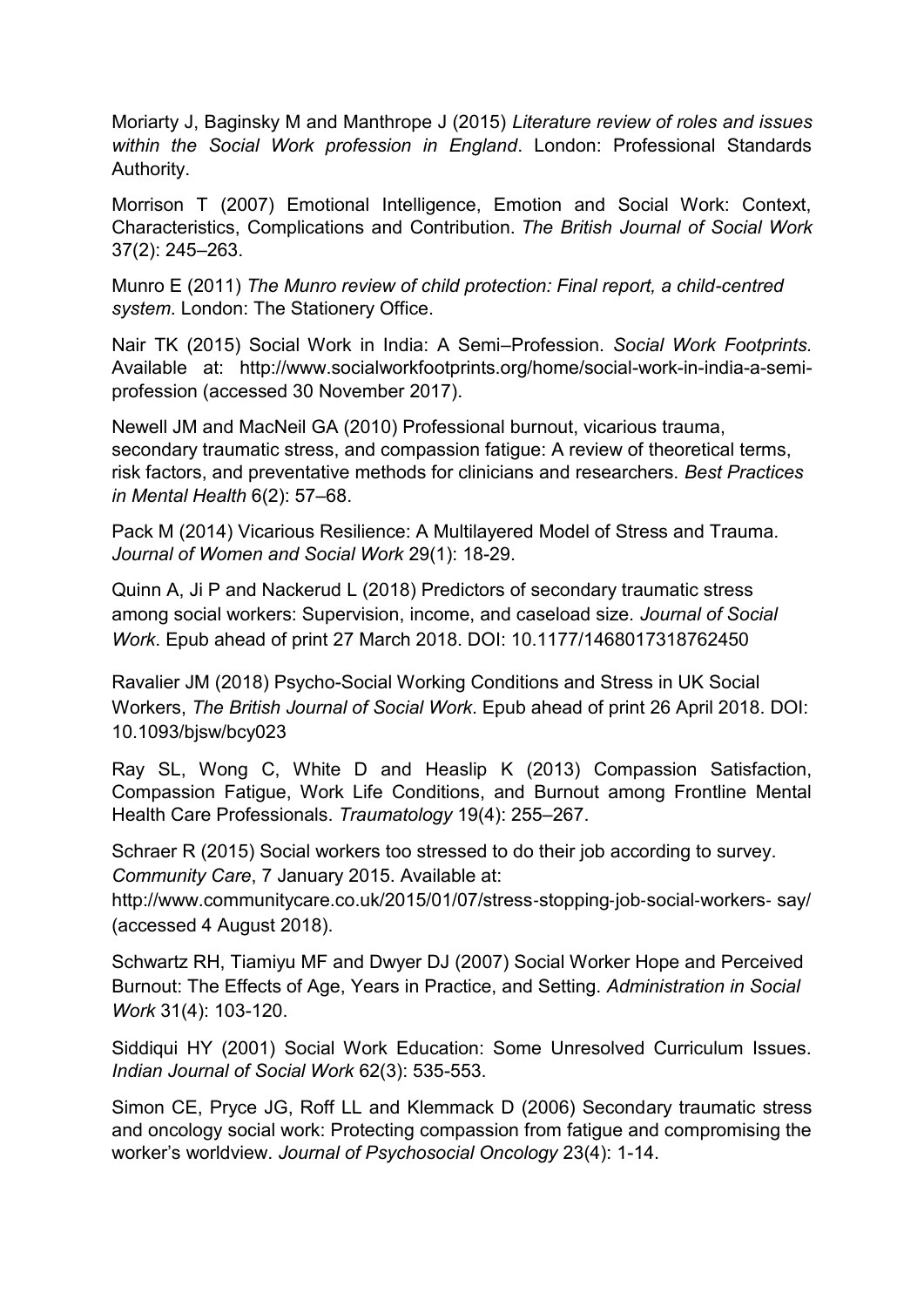Simpkin AL, Khan A, West DC, Garcia BM, Sectish TC, Spector ND and Landrigan CP (2018) Stress from Uncertainty and Resilience Among Depressed and Burned Out Residents: A Cross-Sectional Study. *Academic Pediatrics*, Epub ahead of print 7 March 2018. DOI: 10.1016/j.acap.2018.03.002.

Smith B, Shatté A, Perlman A, Siers M and Lynch WD (2018) Improvements in Resilience, Stress, and Somatic Symptoms Following Online Resilience Training: A Dose-Response Effect. *Journal of Occupational & Environmental Medicine* 60(1): 1-6.

Sprang G, Clark JJ and Whitt‐Woosley A (2007) Compassion fatigue, compassion satisfaction, and burnout: Factors impacting a professional quality of life. *Journal of Loss and Trauma* 12 (3): 259‐280.

Stamm BH (2005) Professional Quality of Life Scale: Compassion satisfaction, burnout and fatigue/ secondary trauma subscales–Revision IV. Available at: http://www.compassionfatigue.org/pages/ProQOLManualOct05.pdf (accessed 28 November 2017).

Stamm BH (2009) The Professional Quality of Life Scale (ProQOL) Available at: https://nbpsa.org/images/PRP/ProQOL\_Concise\_2ndEd\_12-2010.pdf (accessed 28 November 2017).

Stamm BH (2010) Comprehensive Bibliography of the Effect of Caring for Those Who Have Experienced Extremely Stressful Events and Suffering. Available at: http://www.progol.org/uploads/costs\_of\_caring\_bib\_11-2010.pdf (accessed 28 November 2017).

Stanley N Manthorpe J and White M (*2007*) Depression in the profession: Social workers' experiences and perceptions. *British Journal of Social Work* 37(2): 281– 298.

Stanley S (2006) Social work education in Tamilnadu: issues of concern. In: Thavamani. M (ed.) *Issues in Higher Education.* Tiruchirappalli: Bharathidasan Univ. Pub., pp. 22-32.

Stanley S and Mettilda GB (2016) Reflective ability, empathy, and emotional intelligence in undergraduate social work students: a cross-sectional study from India. *Social Work Education* 35(5): 560-575.

Stanley S and Mettilda GB (2015) Stress, Anxiety, Resilience and Coping in Social Work Students (A Study from India). *Social Work Education* 35 (1): 78-88.

Thomas J (2013) Association of Personal Distress with Burnout, Compassion Fatigue and Compassion Satisfaction among Clinical Social Workers. *Journal of Social Service Research* 39(3): 365-379.

Weiss-Gal I and Welbourne P (2008) The professionalisation of social work: a crossnational exploration. *International Journal of Social Welfare* 17(4): 281–290.

Wilberforce M, Jacobs S, Challis D, Manthorpe J, Stevens M, Jasper R and … Netten A (2014) Revisiting the causes of stress in social work: sources of job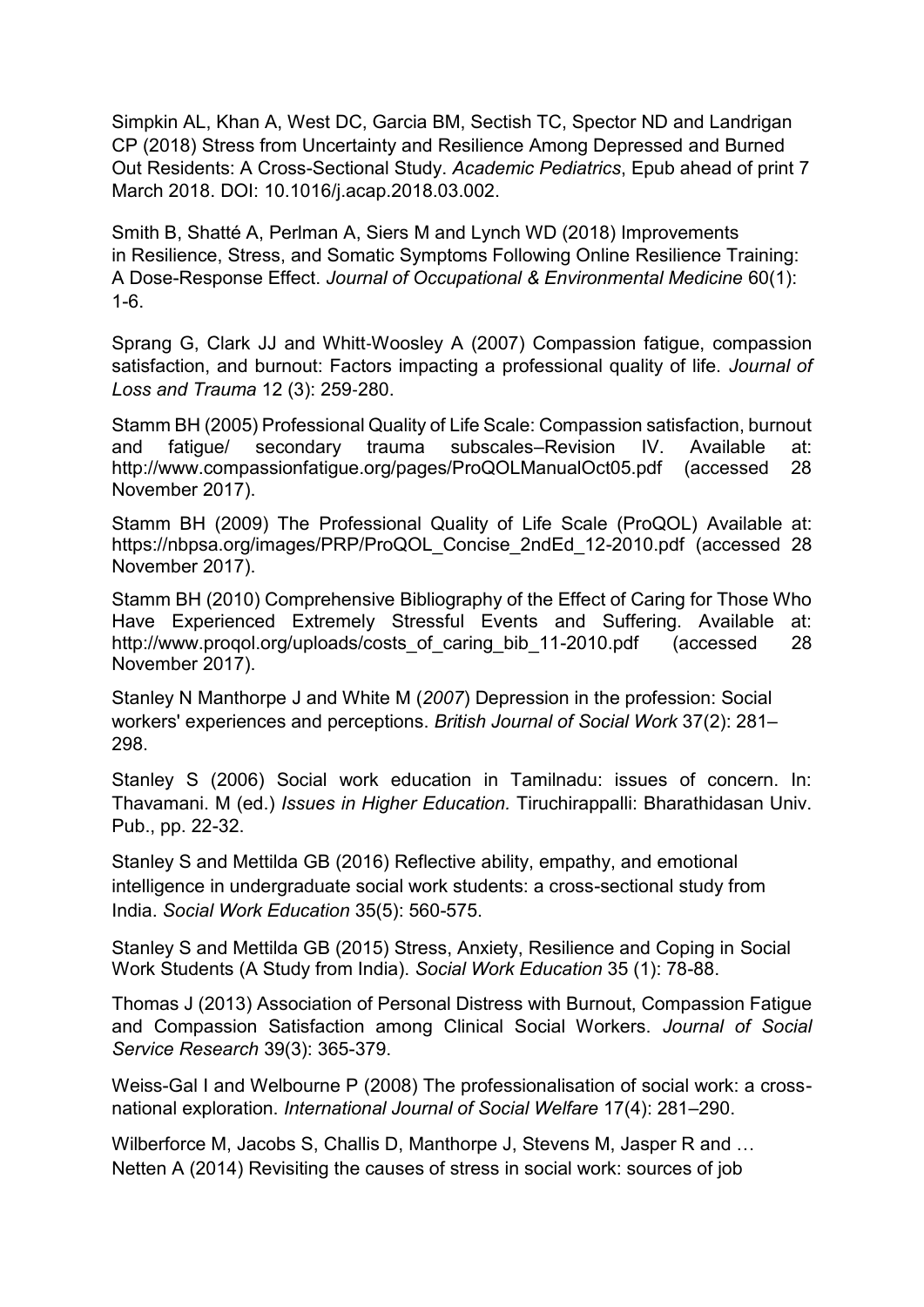demands, control and support in personalised adult social care. *British Journal of Social Work* 44 (4): 812‐830.

Willems EA (2014) Stress among Social Work Professionals in Mental Health Care Settings. Master of Social Work Clinical Research Papers. Paper 410. Available at: http://sophia.stkate.edu/msw\_papers/410 (accessed 4 August 2018).

Wilson F (2016) Identifying, Preventing, and Addressing Job Burnout and Vicarious Burnout for Social Work Professionals. *Journal of Evidence Informed Social Work* 13(5):479-83.

Yoder EA (2010) Compassion fatigue in nurses. *Applied Nursing Research* 23(4):191- 197.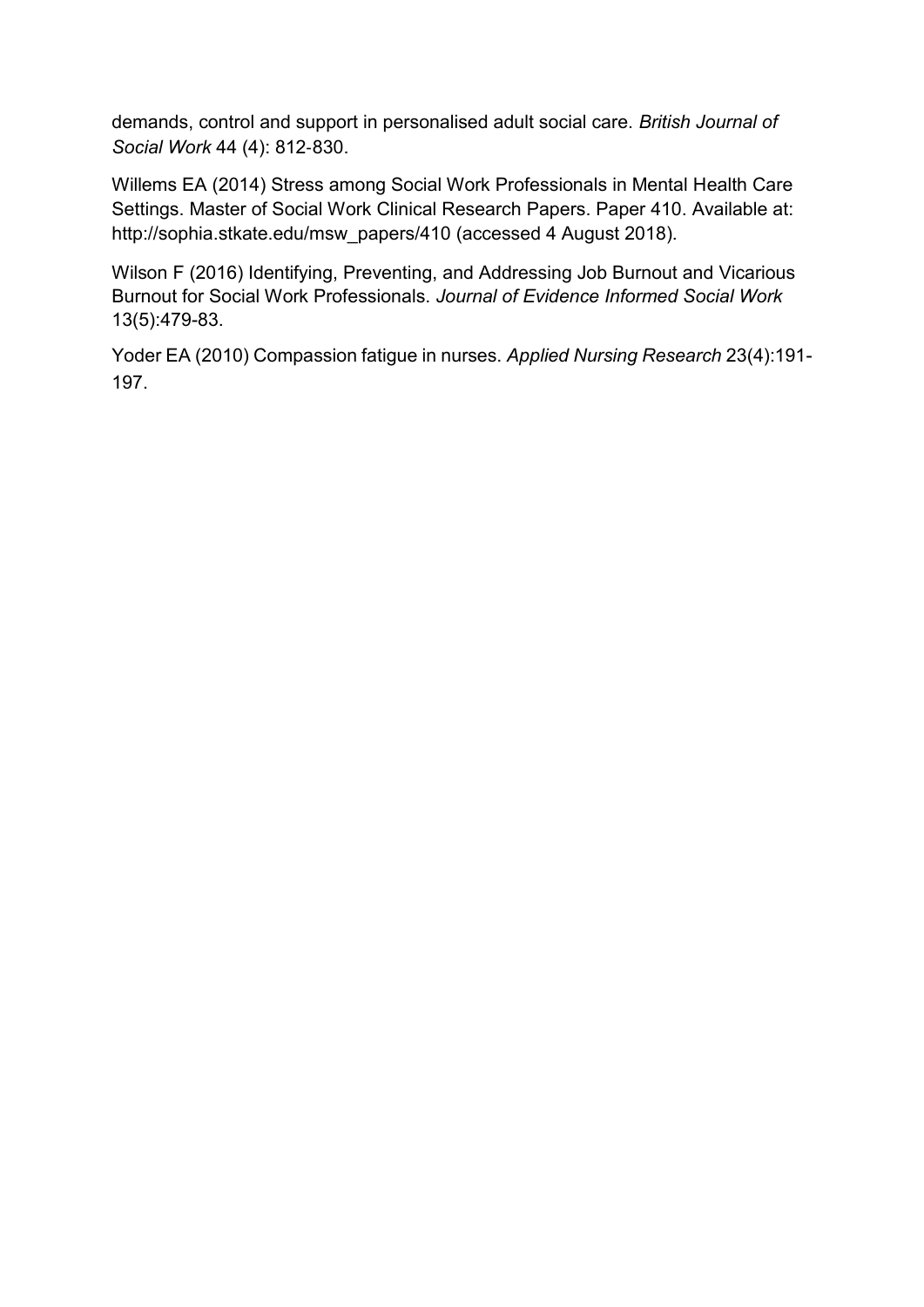*Distribution of respondents categorised as 'low' and 'high' based on mean scores for the key variables of the study*

| Variables                  | Minimum        | Maximum | Mean         | <b>SD</b> | Low       | High                   |  |  |
|----------------------------|----------------|---------|--------------|-----------|-----------|------------------------|--|--|
| <b>Stress</b>              | $\overline{0}$ | 21      | 5.68<br>4.24 |           | 66 (55.0) | 54 (45.0)              |  |  |
| Anxiety                    | 0              | 21      | 6.03         | 4.77      | 69 (57.5) | 51 (42.5)              |  |  |
| <b>Resilience Factor 1</b> | 4              | 32      | 21.48        | 6.49      | 51(42.5)  | 69 (57.5)              |  |  |
| Factor 2                   | 5              | 28      | 16.99        | 5.90      | 57 (47.5) | 63 (52.5)              |  |  |
| Factor 3                   | 3              | 31      | 12.67        | 4.54      | 56 (46.7) | 64 (53.3)<br>56 (46.7) |  |  |
| Factor 4                   | 1              | 12      | 8.16         | 2.78      | 64 (53.3) |                        |  |  |
| Factor 5                   | 0              | 15      | 5.01         | 2.39      | 69 (57.5) | 51(42.5)               |  |  |
| <b>Emotion focussed</b>    |                |         |              |           |           |                        |  |  |
| coping                     | 13             | 40      | 27.41        | 5.79      | 66 (55.0) | 54 (45.0)              |  |  |
| Problem focussed           |                |         |              |           |           |                        |  |  |
| coping                     | 8              | 24      | 16.93        | 3.59      | 57 (47.5) | 63 (52.5)              |  |  |
| Dysfunctional              |                |         |              |           |           |                        |  |  |
| coping                     | 11             | 40      | 24.99        | 5.88      | 60(50.0)  | 60(50.0)               |  |  |
| <b>Burnout</b>             | 15             | 50      | 29.53        | 5.90      | 60(50.0)  | 60(50.0)               |  |  |
| Secondary                  |                |         |              |           |           |                        |  |  |
| <b>Traumatic Stress</b>    | 10             | 59      | 25.62        | 8.81      | 61(50.8)  | 59 (49.2)              |  |  |
| Compassion                 |                |         |              |           |           |                        |  |  |
| Satisfaction               | 14             | 50      | 34.10        | 7.40      | 58 (48.3) | 62 (51.7)              |  |  |

*Note: Figures in parentheses are percentages*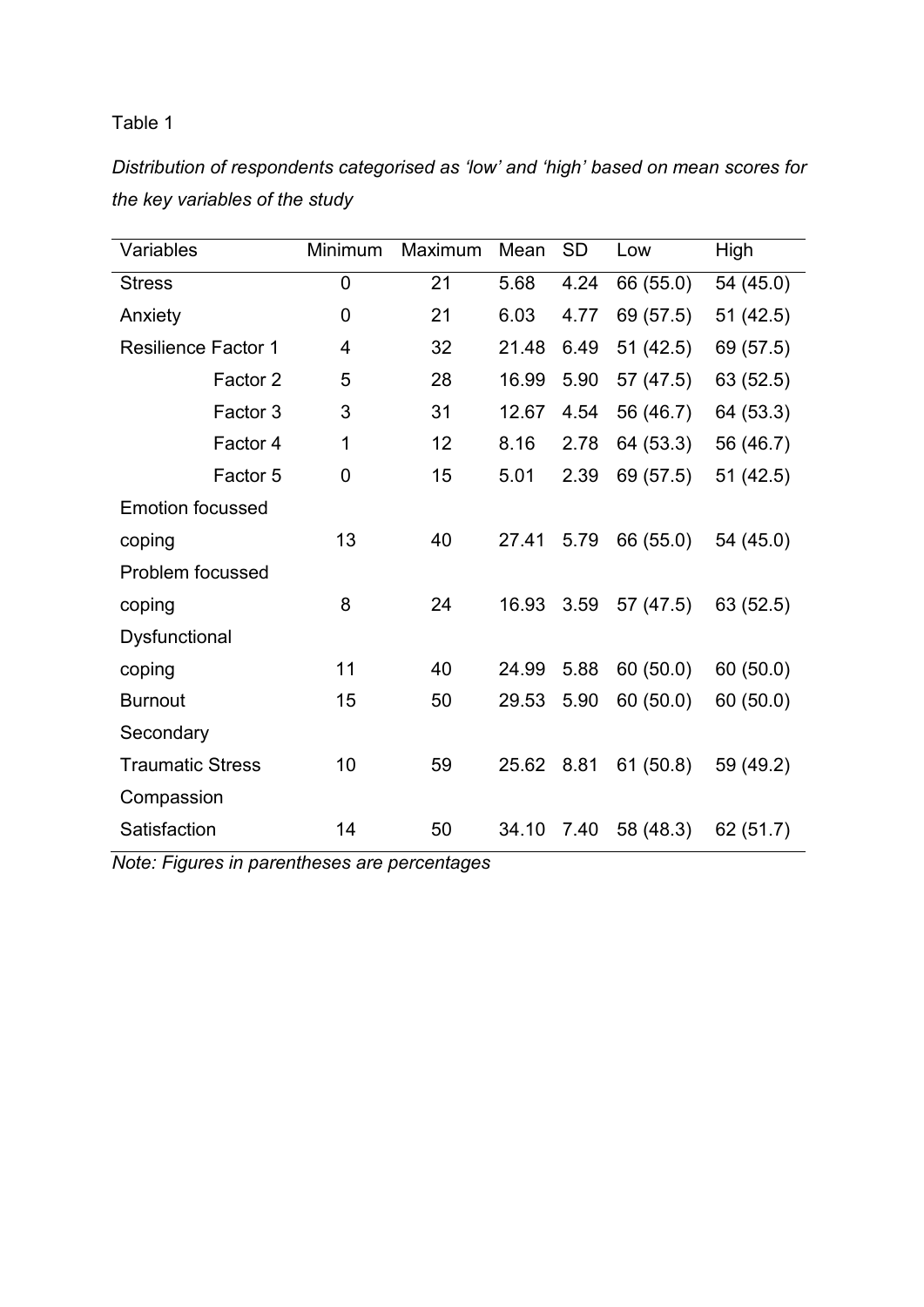| Variables             | Source          | Sum of            | Mean            | F    | Significance *    |  |  |  |
|-----------------------|-----------------|-------------------|-----------------|------|-------------------|--|--|--|
|                       |                 | Squares           | Square          |      | p                 |  |  |  |
| <b>Stress</b>         | <b>BG</b>       | 104.38            | 34.79           | 1.99 | $\overline{.121}$ |  |  |  |
|                       | WG              | 2037.59           | 17.57           |      |                   |  |  |  |
|                       |                 |                   |                 |      |                   |  |  |  |
| Anxiety               | <b>BG</b>       | 162.91            | 54.30           | 2.48 | .065              |  |  |  |
|                       | WG              | 2544.96           | 21.94           |      |                   |  |  |  |
|                       |                 |                   |                 |      |                   |  |  |  |
| <b>Resilience F1</b>  | <b>BG</b>       | 729.34            | 243.11          | 6.59 | $.000*$           |  |  |  |
|                       | WG              | 4280.63           | 36.90           |      |                   |  |  |  |
| <b>Resilience F2</b>  |                 |                   |                 | 3.31 | .023              |  |  |  |
|                       | <b>BG</b><br>WG | 326.89<br>3814.10 | 108.96<br>32.88 |      |                   |  |  |  |
|                       |                 |                   |                 |      |                   |  |  |  |
| <b>Resilience F3</b>  | <b>BG</b>       | 484.17            | 161.39          | 9.52 | $.000*$           |  |  |  |
|                       | <b>WG</b>       | 1966.50           | 16.95           |      |                   |  |  |  |
|                       |                 |                   |                 |      |                   |  |  |  |
| <b>Resilience F4</b>  | <b>BG</b>       | 125.64            | 41.88           | 6.13 | $.001*$           |  |  |  |
|                       | WG              | 792.36            | 6.83            |      |                   |  |  |  |
|                       |                 |                   |                 |      |                   |  |  |  |
| <b>Resilience F5</b>  | <b>BG</b>       | 34.22             | 11.41           | 2.05 | .111              |  |  |  |
|                       | WG              | 646.77            | 5.58            |      |                   |  |  |  |
|                       |                 |                   |                 |      |                   |  |  |  |
| Emotion               | <b>BG</b>       | 312.87            | 104.29          | 3.29 | .023              |  |  |  |
| <b>Focused Coping</b> | WG              | 3682.12           | 31.74           |      |                   |  |  |  |
|                       |                 |                   |                 |      |                   |  |  |  |
| Problem               | <b>BG</b>       | 74.30             | 24.77           | 1.97 | .122              |  |  |  |
| <b>Focused Coping</b> | WG              | 1458.03           | 12.57           |      |                   |  |  |  |
|                       |                 |                   |                 |      |                   |  |  |  |
| Dysfunctional         | <b>BG</b>       | 37.81             | 12.60           | .36  | .783              |  |  |  |
| Coping                | <b>WG</b>       | 4075.18           | 35.13           |      |                   |  |  |  |
|                       |                 |                   |                 |      |                   |  |  |  |
| Compassion            | <b>BG</b>       | 137.82            | 45.94           | .27  | .847              |  |  |  |
| Fatigue               | WG              | 20757.48          | 178.94          |      |                   |  |  |  |
|                       |                 |                   |                 |      |                   |  |  |  |
| Compassion            | <b>BG</b>       | 301.24            | 100.41          | 1.87 | .138              |  |  |  |
| Satisfaction          | WG              | 6221.56           | 53.63           |      |                   |  |  |  |

*One way ANOVA summary table for subject dimensions by age of respondents* 

*N=120; df = 3, 116; \** Bonferroni Corrected *p = 0.004*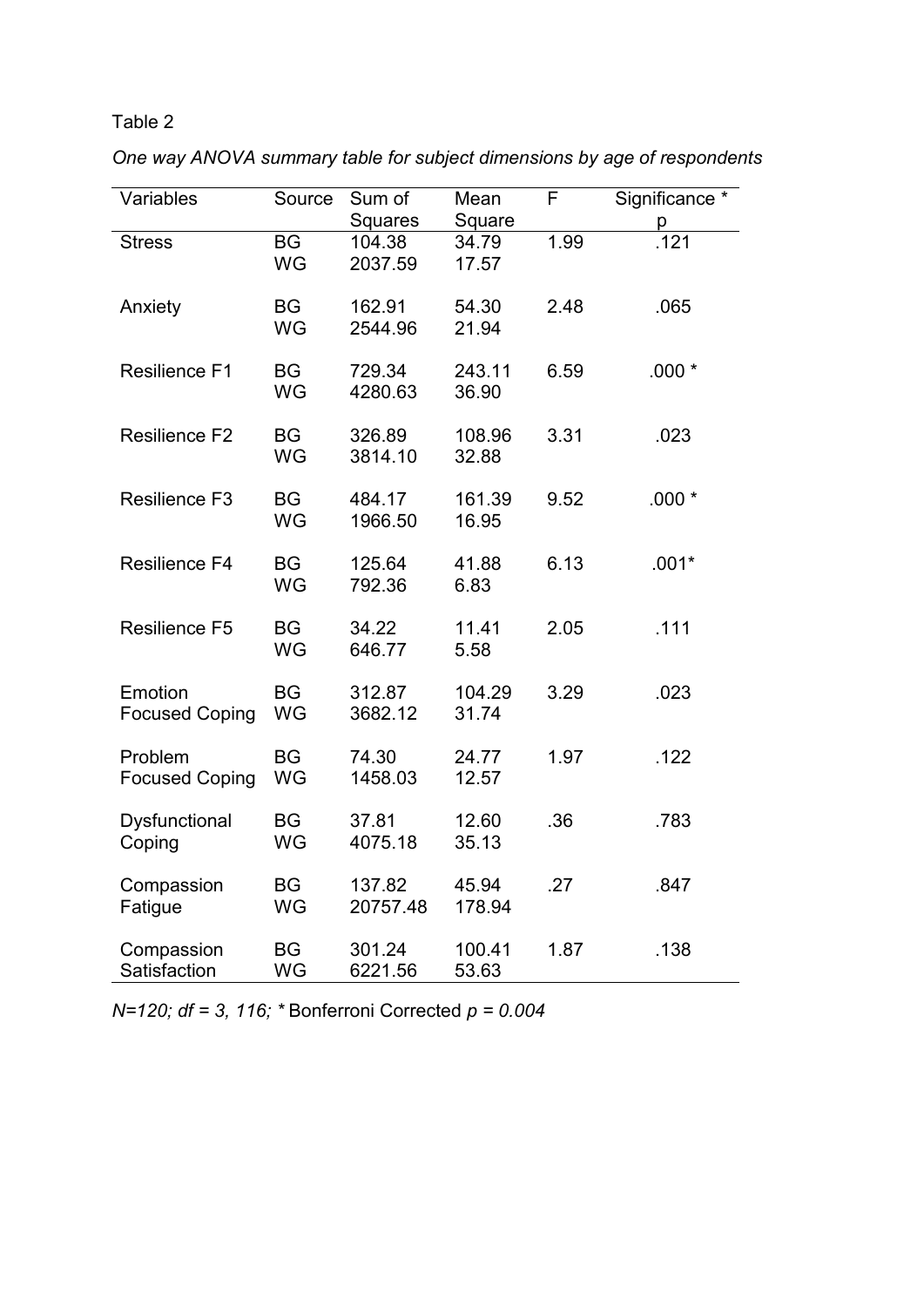# *t tests for respondents on select background factors by key variables*

|                    |              |                       | <b>Marital Status</b> | Type of family        |               |                       | Nature of job                 | Current job           |                     |  |  |
|--------------------|--------------|-----------------------|-----------------------|-----------------------|---------------|-----------------------|-------------------------------|-----------------------|---------------------|--|--|
| Variable           | Group        | Married               | Unmarried             | Joint                 | Nuclear       |                       | Permanent Temporary First job |                       | Not first job       |  |  |
|                    |              | $n=70$                | $n=50$                | $n=28$                | $n=92$        | $n = 19$              | $n = 101$                     | $n = 58$              | $n = 62$            |  |  |
|                    | Mean         | 5.27                  | 6.26                  | 5.61                  | 5.71          | 4.32                  | 5.94                          | 6.59                  | 4.84                |  |  |
| <b>Stress</b>      | <b>SD</b>    | 3.72                  | 4.86                  | 4.04<br>4.32          |               | 3.13                  | 4.39                          | 4.22                  | 4.12                |  |  |
|                    | t            | $-1.26$ (p $> 0.05$ ) |                       | $-.10$ (p $> 0.05$ )  |               | $-1.54$ (p $> 0.05$ ) |                               | $2.29$ ( $p<0.05$ )   |                     |  |  |
|                    | Mean         | 5.66                  | 6.56                  | 6.68                  | 5.84          | 4.95                  | 6.24                          | 7.09                  | 5.05                |  |  |
| Anxiety            | <b>SD</b>    | 4.51                  | 5.11                  | 5.69                  | 4.47          | 3.91                  | 4.91                          | 4.86                  | 4.50                |  |  |
|                    | t            | $-1.02$ (p $> 05$ )   |                       |                       | $.82$ (p>.05) |                       | $-1.08$ (p $> 0.05$ )         |                       | $2.38$ ( $p<0.05$ ) |  |  |
|                    | Mean         | 69.34                 | 57.26                 | 63.96                 | 64.41         | 73.05                 | 62.66                         | 61.00                 | 67.40               |  |  |
| Resilience         | <b>SD</b>    | 16.19<br>20.25        |                       | 17.82                 | 19.29         | 9.95                  | 19.73                         | 19.78                 | 17.60               |  |  |
|                    | $\mathbf{t}$ | $3.62$ (p < 001)      |                       | $-.11$ (p $> .05$ )   |               | $2.24$ ( $p<0.05$ )   |                               | $-1.88$ (p $> 0.05$ ) |                     |  |  |
| Emotion            | Mean         | 28.41                 | 26.00                 | 27.07                 | 27.51         | 28.84                 | 27.14                         | 26.79                 | 27.98               |  |  |
| focussed           | <b>SD</b>    | 5.43<br>6.04          |                       | 6.33                  | 5.65          | 3.91                  | 6.06                          | 5.68                  | 5.88                |  |  |
| coping             | $\mathsf{t}$ | $2.29$ (p < 05)       |                       | $-35$ (p>.05)         |               | 1.18 ( $p > 05$ )     |                               | $-1.13$ (p $> 0.05$ ) |                     |  |  |
| Problem            | Mean         | 17.47                 | 16.16                 | 17.32                 | 16.80         | 17.89                 | 16.74                         | 16.59                 | 17.24               |  |  |
| focussed           | <b>SD</b>    | 3.42                  | 3.72                  | 3.62                  | 3.59          | 2.05<br>3.79          |                               | 3.81                  | 3.37                |  |  |
| coping             | $\mathsf{t}$ | $1.99$ (p < 05)       |                       | $.67$ (p>.05)         |               | $1.29$ (p $> 0.05$ )  |                               | $-1.00$ (p $> 0.05$ ) |                     |  |  |
| Dysfunctional Mean |              | 24.87                 | 25.16                 | 24.21                 | 25.22         | 26.26<br>24.75        |                               | 24.34                 | 25.60               |  |  |
| coping             | <b>SD</b>    | 5.91                  | 5.89                  | 5.81<br>5.91          |               | 4.21<br>6.13          |                               | 5.70                  | 6.02                |  |  |
|                    | t            | $-.26$ (p $> 0.05$ )  |                       | $-.80$ (p>.05)        |               | $1.03$ (p $> 0.05$ )  |                               | $-1.17$ (p $> 05$ )   |                     |  |  |
| Compassion         | Mean         | 56.04                 | 53.30                 | 55.64                 | 54.67         | 55.26                 | 54.83                         | 55.55                 | 54.29               |  |  |
| fatigue            | <b>SD</b>    | 13.33                 | 11.62                 | 12.86                 | 12.67         | 11.39                 | 12.95                         | 12.81                 | 12.61               |  |  |
|                    | t            | $1.17$ (p $> 05$ )    |                       | $.35$ (p $> 0.05$ )   |               | $.14$ (p $> 0.05$ )   |                               | $.54$ (p $> 0.05$ )   |                     |  |  |
| Compassion         | Mean         | 34.71                 | 33.24                 | 32.50                 | 34.59         | 34.26                 | 34.07                         | 33.88                 | 34.31               |  |  |
| satisfaction       | <b>SD</b>    | 7.10                  | 7.80                  | 8.73                  | 6.93          | 6.87<br>7.53          |                               | 7.42                  | 7.44                |  |  |
|                    | t            | $1.07$ (p $> 0.05$ )  |                       | $-1.31$ (p $> 0.05$ ) |               | .11 ( $p > 05$ )      |                               | $-.32$ (p $> 0.05$ )  |                     |  |  |